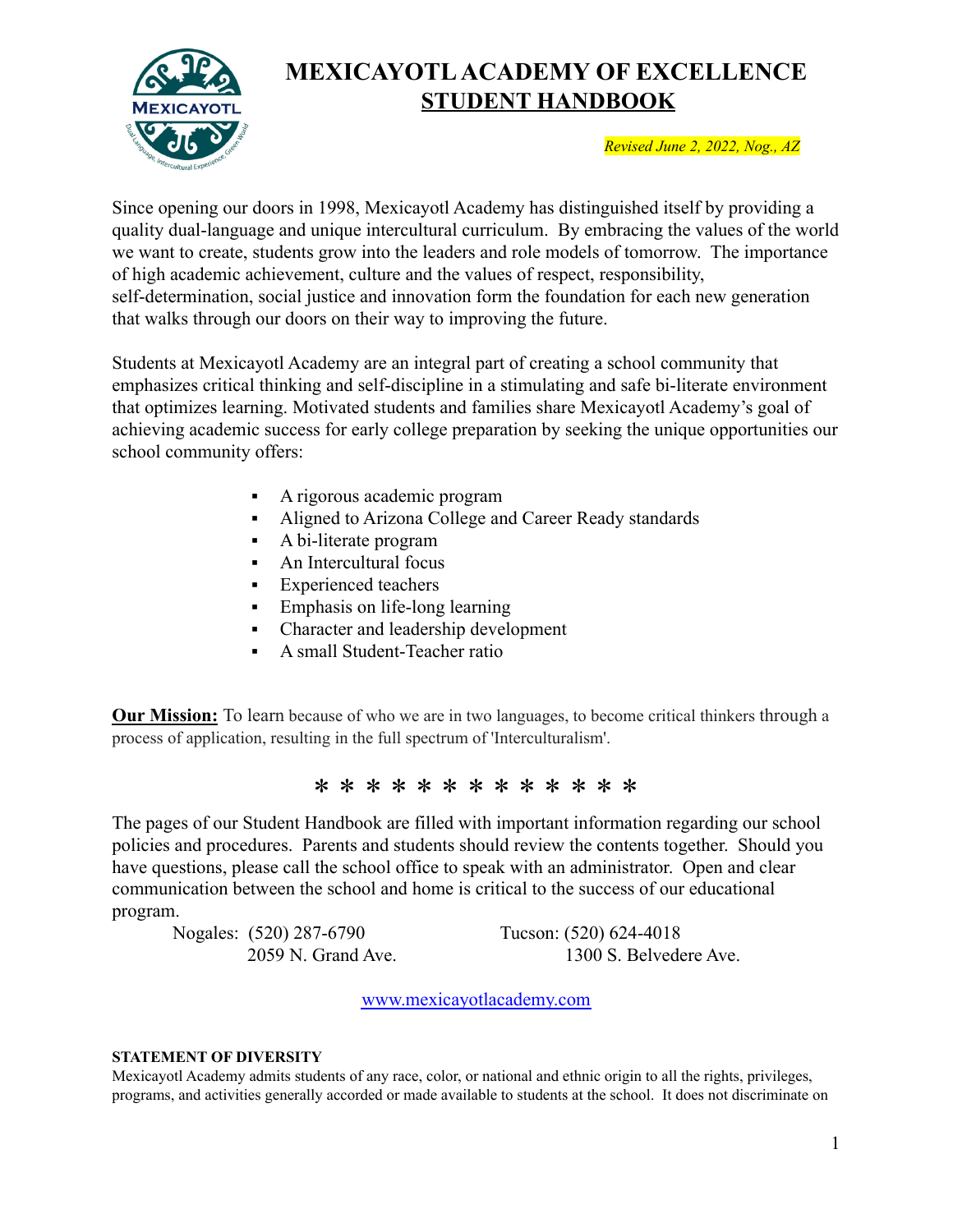the basis of race, color, or national and ethnic origin in administration of its educational policies, admission policies, and other school-administered programs.

#### **HOURS OF OPERATION**

School office hours are from 7:30 a.m. to 5:00 p.m. Monday through Friday. Students must be in line at 8:20 a.m. Students arriving after this time must check in at the front office and will be considered late. No exceptions will be made.

Instruction begins promptly at 7:55 a.m. and ends at 2:35 p.m. for students in Kindergarten through the  $6<sup>th</sup>$  grade and 7:55-3:30 for 7th-8th grade. All students are released at 1:05 p.m. on Wednesdays.

Students shall not arrive on campus earlier than 7:20 a.m. or remain on campus later than 2:45 p.m. (kindergarten – 5 th grade) unless they are enrolled in the after school program. *Students (Kindergarten – 5 th grade) not enrolled in* the after school program who are picked up after 2:45 p.m. will be charged a fee of \$1.00 for every minute they *require supervision.*

# **POLICIES**

#### **ATTENDANCE**

Attendance is essential for proper academic performance and success. Poor attendance behavior causes loss of retention of material learned, inhibits academic performance, and in some cases, violates the state truancy law. "Chronic absenteeism (missing 10% of the academic year) has a long lasting negative impact on students. It can leave third graders unable to read proficiently, sixth graders struggling with coursework and high school students off track for graduation. Missing just three or more days of school a month can put a student behind by the equivalent of two full years of learning" [\(www.attendanceworks.org](http://www.attendanceworks.org)).

It is the responsibility of the parent/guardian to ensure daily school attendance. Students with ten (10) consecutive and unexcused absences, pursuant to A.R.S. 15-  $901(A)(1)$ , will be automatically withdrawn from school and a notification letter of the action taken will be sent home.

Pursuant to Arizona law, excused absences are identified by the Department of Education as an absence due to illness, doctor appointment, bereavement, family emergencies, and out of school suspensions. A.R.S. § 15-901(A)(1), *Arizona Department of Education, School Finance Manual G, Defining Excused Absences, June 2018*.

### **Tardies**

Instruction begins at 7:50 a.m. A student is considered tardy at 7:51 a.m. or later. Based on the daily instructional minutes required per grade, **late arrivals will be considered a partial or full day absence depending on arrival times**:

| Grade     | Arrival<br>(Regular<br>Schedule) | Sign-Out<br>(Regular<br>Schedule) | <b>Early Release</b><br>Day Arriva<br>(Wednesday)<br><b>Schedule 1</b> | <b>Early Release</b><br>Day Sign-Out<br>(Wednesday<br>Schedule) | <b>Half-Day</b><br><b>Arrival</b><br>(11:00 a.m.) | <b>Half-Day</b><br><b>Sign Out</b><br>(11:000 a.m.) |
|-----------|----------------------------------|-----------------------------------|------------------------------------------------------------------------|-----------------------------------------------------------------|---------------------------------------------------|-----------------------------------------------------|
| Kinder    | at or after                      | leave before                      | at or after                                                            | leave before                                                    | at or after                                       | at or after                                         |
|           | $11:13$ a.m.                     | $11:13$ a.m.                      | $10:08$ a.m.                                                           | $10:08$ a.m.                                                    | $9:26$ a.m.                                       | $9:25$ a.m.                                         |
| $1st-2nd$ | between                          | between                           | between                                                                | between                                                         | between                                           | between                                             |
|           | $9:23 - 10:55$                   | $10:55$ a.m. -                    | $9:03 - 10:15$                                                         | $10:15 - 11:47$                                                 | $8:38 - 9:25$                                     | $9:25 - 10:12$                                      |
|           | a.m.                             | $12:17$ p.m.                      | a.m.                                                                   | a.m.                                                            | a.m.                                              | a.m.                                                |
| 3rd-4th   | between                          | between                           | between                                                                | between                                                         | between                                           | between                                             |
|           | $9:26 - 11:00$                   | $11:00$ a.m. -                    | $9:13 - 10:15$                                                         | $10:15 - 11:27$                                                 | $8:38 - 9:25$                                     | $9:25 - 10:12$                                      |
|           | a.m.                             | 12:54 p.m                         | a.m.                                                                   | a.m.                                                            | a.m.                                              | a.m.                                                |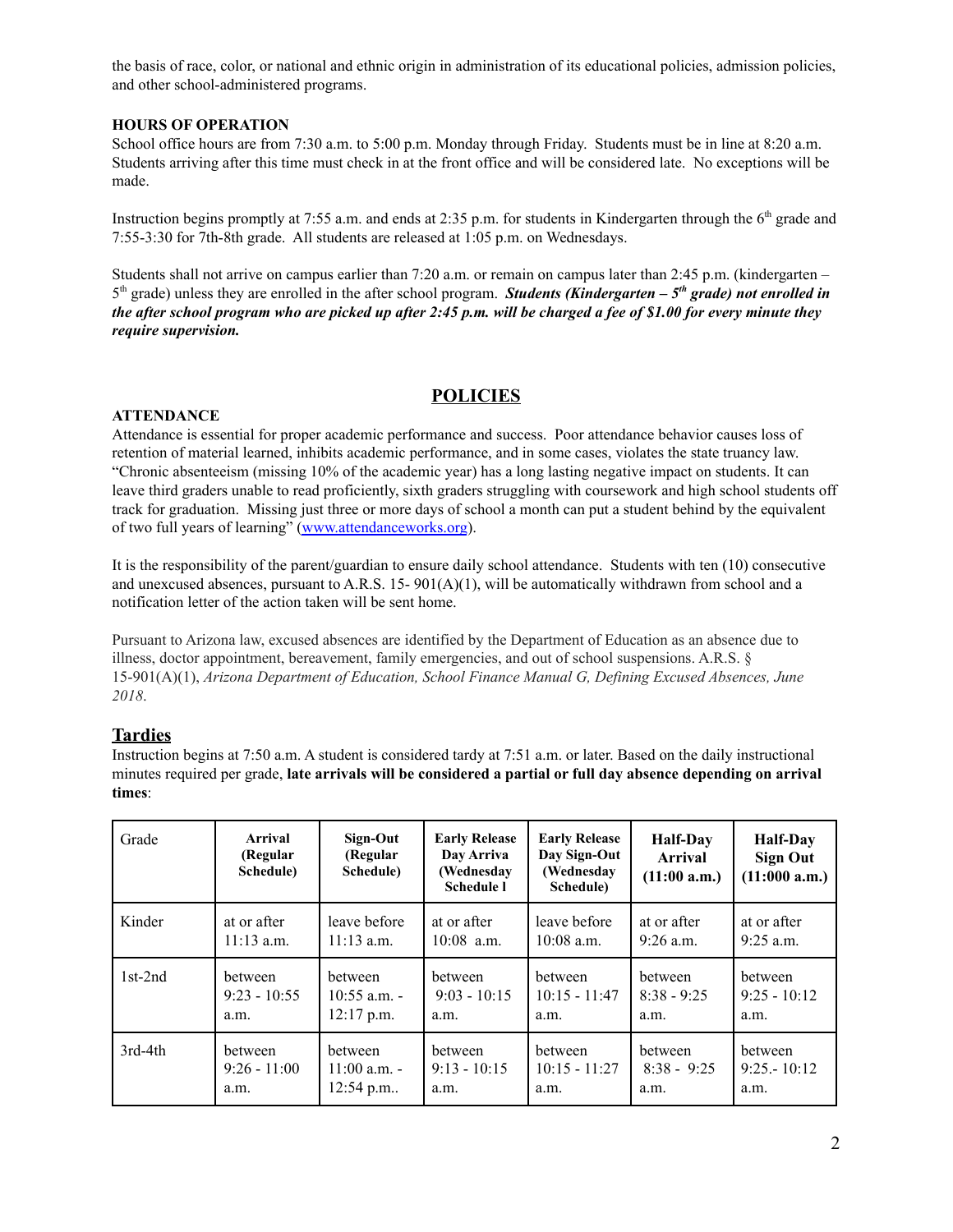| 5th-6th | between         | between        | between        | between         | between       | between        |
|---------|-----------------|----------------|----------------|-----------------|---------------|----------------|
|         | $9:26. - 11:00$ | $11:00$ a.m. - | $9:03 - 10:15$ | $10:15 - 11:27$ | $8:38 - 9:25$ | $9:25 - 10:12$ |
|         | a.m.            | $12:54$ p.m.   | a.m.           | a.m.            | a.m.          | a.m.           |
| 7th-8th | between         | between        | between        | between         | between       | between        |
|         | $9:38 - 11:35$  | $11:35$ a.m-   | $9:03 - 10:15$ | $10:15 - 11:27$ | $8:36 - 9:20$ | $9:20 - 10:14$ |
|         | a.m.            | $1:42$ p.m.    | a.m.           | a.m.            | a.m.          | a.m.           |

For purposes of student recognition and internal controls, three (3) unexcused tardies within a nine-week period, will disqualify students from Perfect Attendance and other recognitions where attendance is factored for the specific quarter and the year. If and when a child is tardy, it is the responsibility of the parent to notify the school office.

- **Tardy 1**: The tardy will be documented and the student's level consequence will be applied.
- **• Tardy** 2: The tardy will be documented and the student's level consequence will be applied.
- **Tardy 3**: The tardy will be documented and the student's level consequence will be applied. Three tardies in a class in a nine-week period will result in the student's disqualification for perfect attendance recognition.

# **Excused Tardies**

Tardies are considered excused for any situation that is out of the parent/guardian or caretaker's control.

- transportation/vehicle trouble
- weather conditions
- natural disasters
- family emergency

#### **Unexcused Tardies**

An unexcused tardy is defined as any arrival after 7:51 a.m. for reasons other than those listed as excused.

# **Absences**

- **Absence 1**: The Attendance Clerk will document the absence and contact the parent/legal guardian to inform them of the absence. The absence will disqualify the student for perfect attendance recognition for that specific quarter, semester and year.
- **Absence 2**: The Attendance Clerk will document the absence and contact the parent/legal guardian to inform them of the absence. The student will remain disqualified for perfect attendance recognition.
- **Absence 3**: The Attendance Clerk will document the absence and notify the parents/legal guardian of the student's potential to lose 10% of their grade upon the fourth  $(4<sup>th</sup>)$  absence. The student will remain disqualified for perfect attendance recognition.
- **Absence 4**: The Attendance Clerk will document the absence and notify the parents/legal guardian of the student's loss of 10% of their grade unless the absence is due to a verifiable extenuating circumstances such as, but not limited to H1N1flu, active treatment of lice, serious injury or death in the immediate family. The student will remain disqualified for perfect attendance recognition.

#### **Excused Absences**

For a full-day absence to be excused, the student's parent/guardian must call the school office by the end of the business day (4:30 p.m.) on each day of the absence. Voicemail is available to leave a message.

You will be asked to provide the following information:

- Student name
- Grade
- Date(s) of absence
- Reason for absence *(see list of approved reasons)*

Failure to contact the school office before 4:30 p.m. on the day of the absence, will result in an unexcused absence. Excused absences include the following: **(With documentation)**

• illness and or doctor's appointments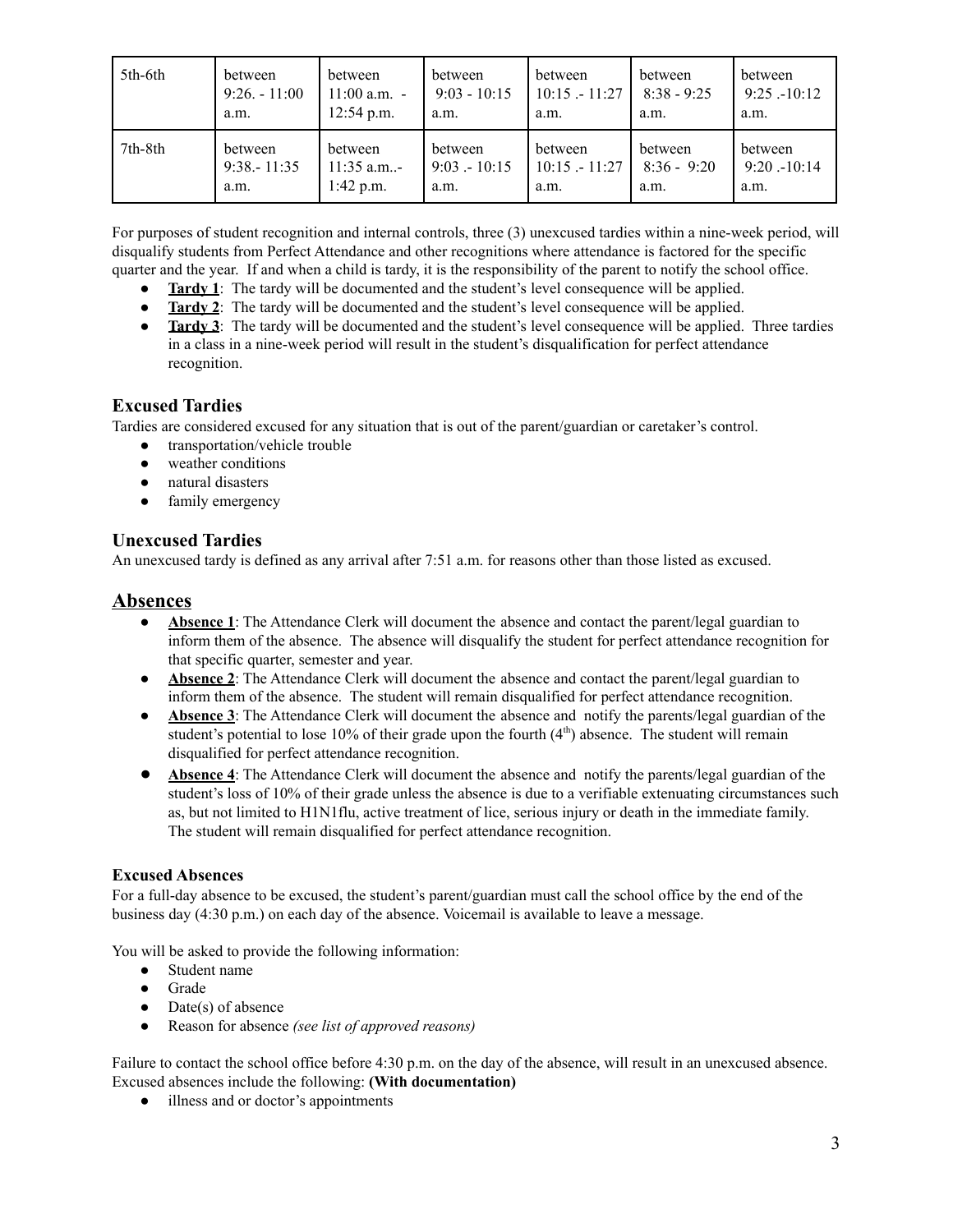- death in the immediate family
- family emergency
- pre-arranged and approved absence(s) through the office
	- $\circ$  requests for a student to be absent for reasons other than those stated here will be made on a case *by case level and will depend on the student's academic performance at the time of request.*
- observance of a religious holiday
- school sponsored field trips/explorations
- nurse visits for an extended period of time
- hospitalization
- administrative reasons (ie. school suspensions)

#### **Unexcused Absences**

Failure to report an absence by the end of the business day  $(4:30 \text{ p.m.})$  on the day of the absence(s), will result in an unexcused absence.

#### **Partial Day Absences**

Advance notice is required by the parent/guardian to excuse any absence related to an early dismissal or early arrival. The phone number for the school office is (520) 624-4018 (Tucson), (520) 287-6790 (Nogales).

- 1. Early sign out/late arrival- parents/guardians must call the school office in advance, no later than the 9:00 am. A student excused to leave early must be signed at the school office by a parent/guardian or authorized emergency contact.
- 2. Returning to the building- Students that arrive late, must report to the school office, when returning to the building. The administrative assistant will provide students with an admit pass to enter class.
- 3. Leaving due to illness or injury- Students who are ill or injured can only be excused by the Administrator. The administrative assistant will notify parents to authorize the early sign out.

#### **Excessive absences**

Students will lose 10% of their grade in each class after their  $3<sup>rd</sup>$  unexcused absence in a quarter. To excuse an absence, a pediatrician's excuse on official letterhead that includes the doctor's name, a working telephone number, date of the visit and specify the total days the student is excused from school must be provided. **Students who are absent 10% or more of the total school days may be retained in their current grade.**

#### **HEALTH REQUIREMENTS**

#### **Immunizations:**

All enrolled students must provide proof of immunization or a signed waiver before attending school. Pursuant A.R.S. 15-872:

B. A pupil shall not be allowed to attend school without submitting documentary proof to the school administrator unless the pupil is exempted from immunization pursuant to section 15-873.

D. On enrollment, the school administrator shall suspend that pupil if the administrator does not have documentary proof and the pupil is not exempted from immunization pursuant to section 15-873.

E. Notwithstanding subsections B and D of this section, a pupil may be admitted to or allowed to attend a school if the pupil has received at least one dose of each of the required immunizations prescribed pursuant to section 36-672 and has established a schedule for the completion of required immunizations. The parent, guardian or person in loco parentis of a pupil shall present to the school administrator documentary proof of the immunizations received and a schedule prepared by the pupil's physician or registered nurse practitioner or a health agency for completion of additional required immunizations.

G. Unless proof of an exemption from immunization pursuant to section 15-873 is provided, a pupil who is admitted or allowed to continue to attend and who fails to comply with the immunization schedule within the time intervals specified by the schedule shall be suspended from school attendance until documentary proof of the administration of another dose of each appropriate immunizing agent is provided to the school administrator.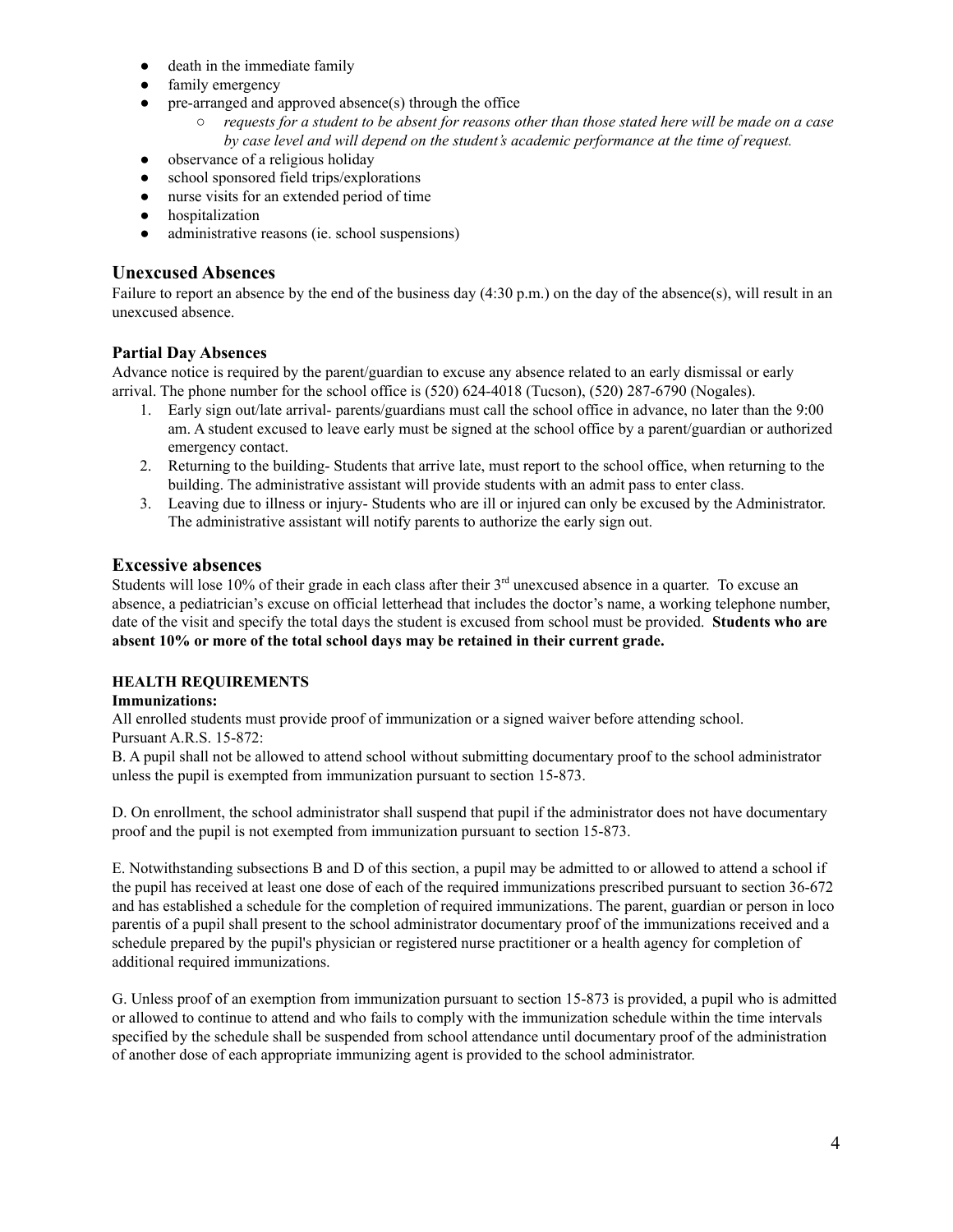H. The provisions of subsections B, D and E of this section do not apply to homeless pupils until the fifth calendar day after enrollment.

Pursuant A.R.S. 15-873:

A. Documentary proof is not required for a pupil to be admitted to school if one of the following occurs:

1. The parent or guardian of the pupil submits a signed statement to the school administrator stating that the parent or guardian has received information about immunizations provided by the department of health services and understands the risks and benefits of immunizations and the potential risks of non immunization and that due to personal beliefs, the parent or guardian does not consent to the immunization of the pupil.

2. The school administrator receives written certification that is signed by the parent or guardian and by a physician or a registered nurse practitioner, that states that one or more of the required immunizations may be detrimental to the pupil's health and that indicates the specific nature and probable duration of the medical condition or circumstance that precludes immunization.

B. An exemption pursuant to subsection A, paragraph 2 is only valid during the duration of the circumstance or condition that precludes immunization.

C. Pupils who lack documentary proof of immunization shall not attend school during outbreak periods of communicable immunization-preventable diseases as determined by the department of health services or local health department. The department of health services or local health department shall transmit notice of this determination to the school administrator responsible for the exclusion of the pupils.

#### **ADMINISTERING MEDICINES TO STUDENTS**

Mexicayotl Academy's school staff is prohibited from providing or administering any medication to any student that is not over the counter and approved of in the Emergency Release Form. Students needing occasional medications are to take these medications at home. Under certain circumstances, when it is necessary for a student to take medicine during school hours, Mexicayotl Academy will cooperate with the family physician and the parents if the following requirements are met:

There must be a written order from the physician stating the name of the medicine, the dosage, and the time it is to be administered.

- There must be written permission from the parent to allow the school or the student to administer the medicine. Appropriate forms are available from the school office.
- The medicine must come to the school office in the prescription container or, if it is over-the-counter medication, in the original container with all warnings and directions intact.

The District reserves the right, in accordance with procedures established by the Director, to circumscribe or disallow the use or administration of any medication on school premises if the threat of abuse or misuse of the medicine may pose a risk of harm to a member or members of the student population.

*Legal Reference: A.R.S. 15-344*

#### **EXCEPTIONS TO ADMINISTERING MEDICINES TO STUDENTS**

#### **HB 2229 Asthma Rescue Medication Bill**

Allows for a pupil who has written parental consent to possess and self-administer handheld inhaler devices for breathing disorders and establishes an exemption from civil liability for school districts and employees who, in good faith, make decisions or take actions to implement these provisions.

#### **PROVISIONS**

• Allows for the possession and self-administration of prescription medication for breathing disorders by the pupil who has been prescribed the medication by a licensed physician or licensed health care professional if the pupil's name is on the handheld inhaler device or medical container.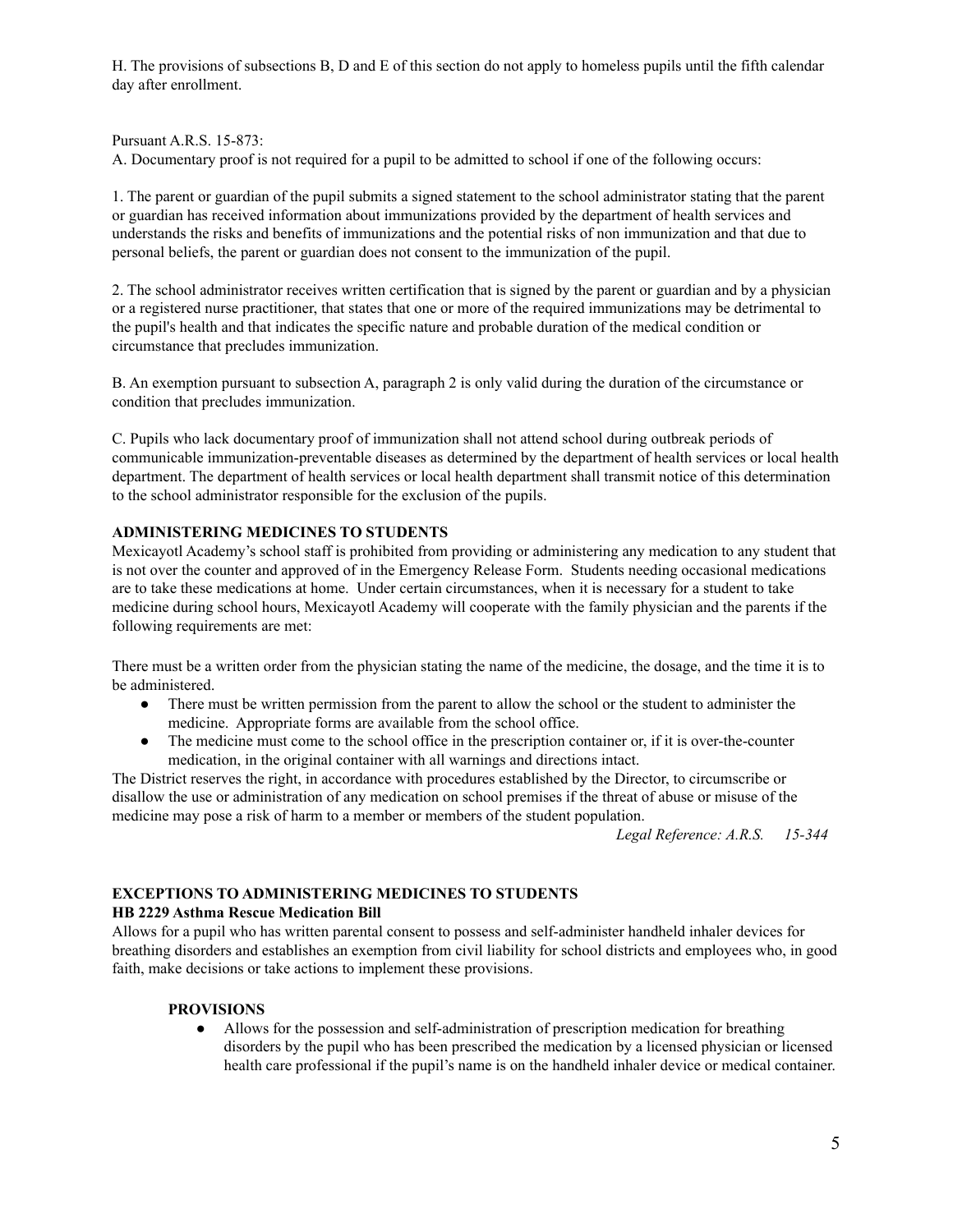- Exempts school districts and employees from civil liability for all decision made and actions taken in good faith to implement these provisions.
- Requires parents to prove annual written documentation authorizing the pupil to possess and self-administer a handheld inhaler.
- Makes technical and conforming changes.

#### **SB 1309 Pupils with Anaphylaxis Carry and Self-Administer Emergency Medications**

Requires school districts to adopt and enforce policies and procedures to allow pupils who have been diagnosed with anaphylaxis to carry and self-administer emergency medications while at school and school sponsored activities. Additionally, school districts and employees are immune from civil liability for all decisions made and actions taken in good faith to implement these provisions.

#### **PROVISIONS**

- Pupils who have been diagnosed with anaphylaxis, by a specified licensed health care provider, can carry and self-administer emergency medications, including auto-injectable epinephrine, while at school and school sponsored activities. Pupil must notify the school nurse or the designated school staff person of the use of the medication as soon as practicable.
- The pupil's name on the prescription label on the medication container or on the medication device and annual written permission from the parent or guardian of the pupil is sufficient proof that the pupil is entitled to the possession and self-administration of the medication.
- Exempts school districts and employees from civil liability for all decisions made and actions taken in good faith to implement these provisions, except in cases of wanton or willful neglect.
- Makes technical and conforming changes.

#### **SCHOOL BREAKFAST AND LUNCH**

After filling out the National School Lunch Program (NSLP) application and submitting it to the NSLP clerk for review, students may qualify for free, reduced or paid meals. Students must pay for their meals every Friday. Students with an outstanding meal balance will be served a bread and cheese sandwich and will not participate in any school ceremony, celebration or receive school records or school information until the balance owed is paid.

| <b>Reduced:</b> \$.30 breakfast | <b>Paid:</b> \$2.25 breakfast |  |
|---------------------------------|-------------------------------|--|
| \$.40 lunch                     | \$3.25 lunch                  |  |

Students are welcome to bring their own healthy and nutritious lunch. Due to USDA regulations, sugary drinks and snacks or junk food are not allowed at school. The school will confiscate and dispose of all lunches and or snacks that do not meet the nutritional value requirements. For a complete list of accepted foods please consult the following link: <https://foodplanner.healthiergeneration.org/calculator/>

#### **BIRTHDAY RECOGNITIONS**

Birthdays will be recognized according to the best interest of the instructional time for each site. Specific guidelines and procedures will be determined by the Principal. These guidelines ensure students' academic time is maximized and remains a priority.

#### **STUDENT PERFORMANCE AND EVALUATION**

Parents will receive a Progress Report in October and March and a Report Card in January and May with cumulative data on their children's performance and progress in each subject for each quarter.

Parents are encouraged to monitor their child's weekly performance and progress by logging in to PowerSchool using their child's assigned private log-on information every first day of the week.

Mexicayotl Academy has high academic performance expectations of each student. Mastery for all subjects is established at 80%. **\***Students not performing at grade level in a subject will have a grade of BELOW reflected in their progress report and/or report card until the student has reached grade level performance. Only students who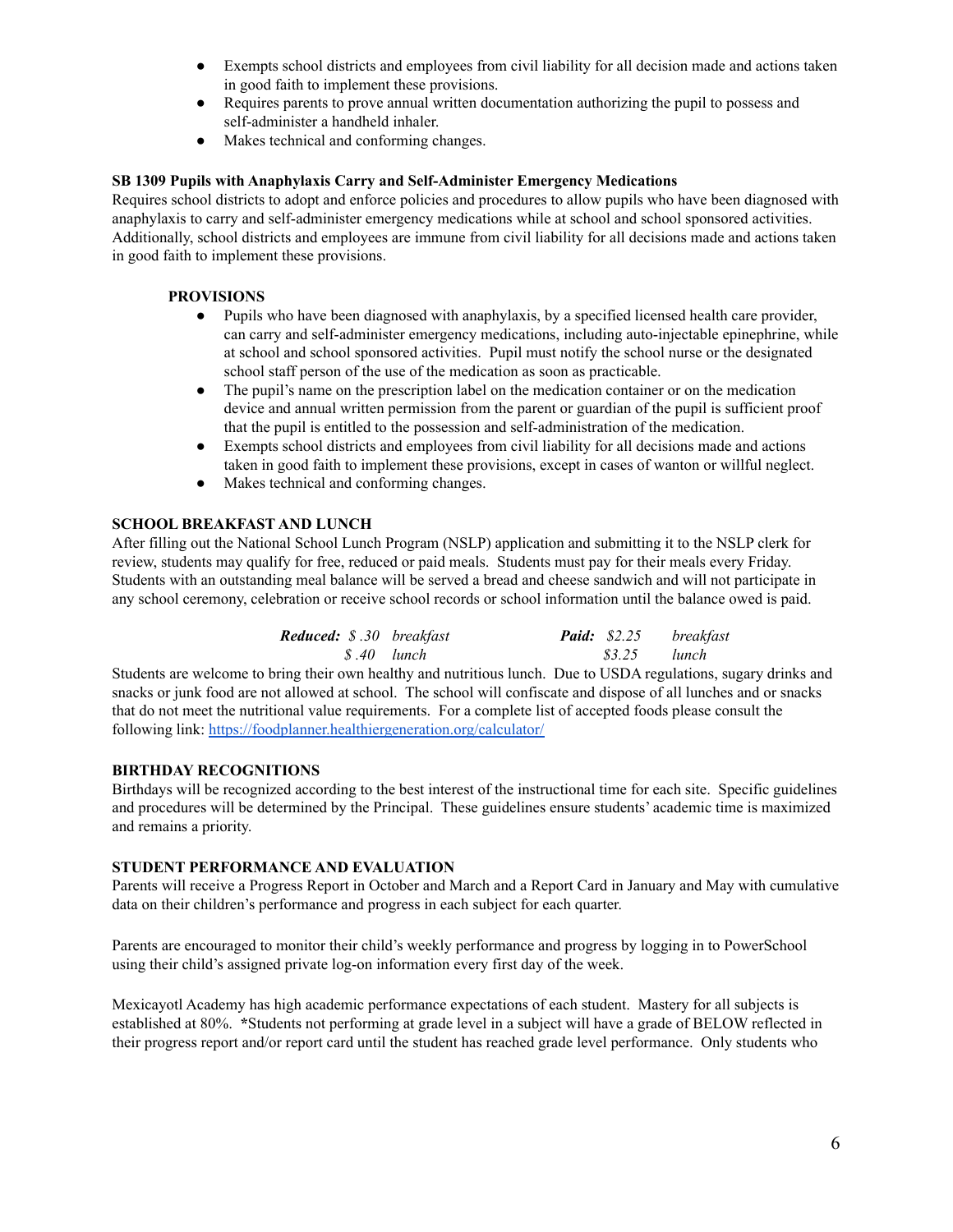meet Mexicayotl Academy's class requirements, academic benchmarks and the Arizona Department of Education's requirements will be promoted to the next grade at the end of the academic year.

**\***Mexicayotl Academy has high academic performance expectations of each student. Mastery for all subjects is established at 80%. Students not performing at grade level in a subject(s) and are placed in a class below grade level will have a grade of BELOW reflected in their progress report and/or report card until the student has reached grade level performance. Only students who meet Mexicayotl Academy's class requirements, academic benchmarks and the Arizona Department of Education's requirements will be promoted to the next grade at the end of the academic year.

#### **GRADING SCALE**

| Exceeds:    | (E)  | $90 - 100\%$ |
|-------------|------|--------------|
| Meets:      | (M)  | $80 - 9\%$   |
| Approaches: | (Ap) | $70 - 79\%$  |
| Below:      | (Be) | $60 - 0\%$   |

#### **GRADES**

Mastery for all subjects is established at 80%. Students not performing at grade level will have a grade of BELOW reflected in their progress report and/or report card until the student has reached grade level performance. Only students who meet Mexicayotl Academy's class requirements, academic benchmarks and the AZ Dept. of Education's requirements will be promoted to the next grade at the end of the year. Grades for the previous week are posted in PowerSchool by 8:00 AM of the first day of the week.

#### **Grade Weight Scale for Language Arts 1 and Language Arts 2:**

| Category                   |     | Level I | Level II | Level III | <b>Level IV</b> |
|----------------------------|-----|---------|----------|-----------|-----------------|
| Classwork                  | 15% | 10%     | 30%      | 30%       | 30%             |
| Homework                   | 15% | 15%     |          |           |                 |
| Class Tests                | 15% | 15%     | 15%      | 15%       | 15%             |
| Accelerated Reading (AR)   | 10% | 15%     | 10%      | 10%       | 10%             |
| Benchmark Tests (DRA/STAR) | 20% | 20%     | 20%      | 20%       | 20%             |
| <b>Writing Finals</b>      | 10% | 10%     | 10%      | 10%       | 10%             |
| Self-discipline            | 5%  | 5%      | 5%       | 5%        | 5%              |
| Attendance                 | 10% | 10%     | 10%      | 10%       | 10%             |

#### **Grade Weight Scale for Math:**

| Category                                                                                          |     | Level I | Level II | Level III | <b>Level IV</b> |
|---------------------------------------------------------------------------------------------------|-----|---------|----------|-----------|-----------------|
| Class work & homework combined<br>total:<br>Earned based on the quality/learning<br>demonstrated. | 30% | 30%     | 20%      | 20%       | 20%             |
| Class Tests                                                                                       | 50% | 50%     | 60%      | 60%       | 60%             |
| Benchmark Test (STAR)                                                                             | 10% | 10%     | 10%      | 10%       | 10%             |
| Attendance                                                                                        | 10% | 10%     | 10%      | 10%       | 10%             |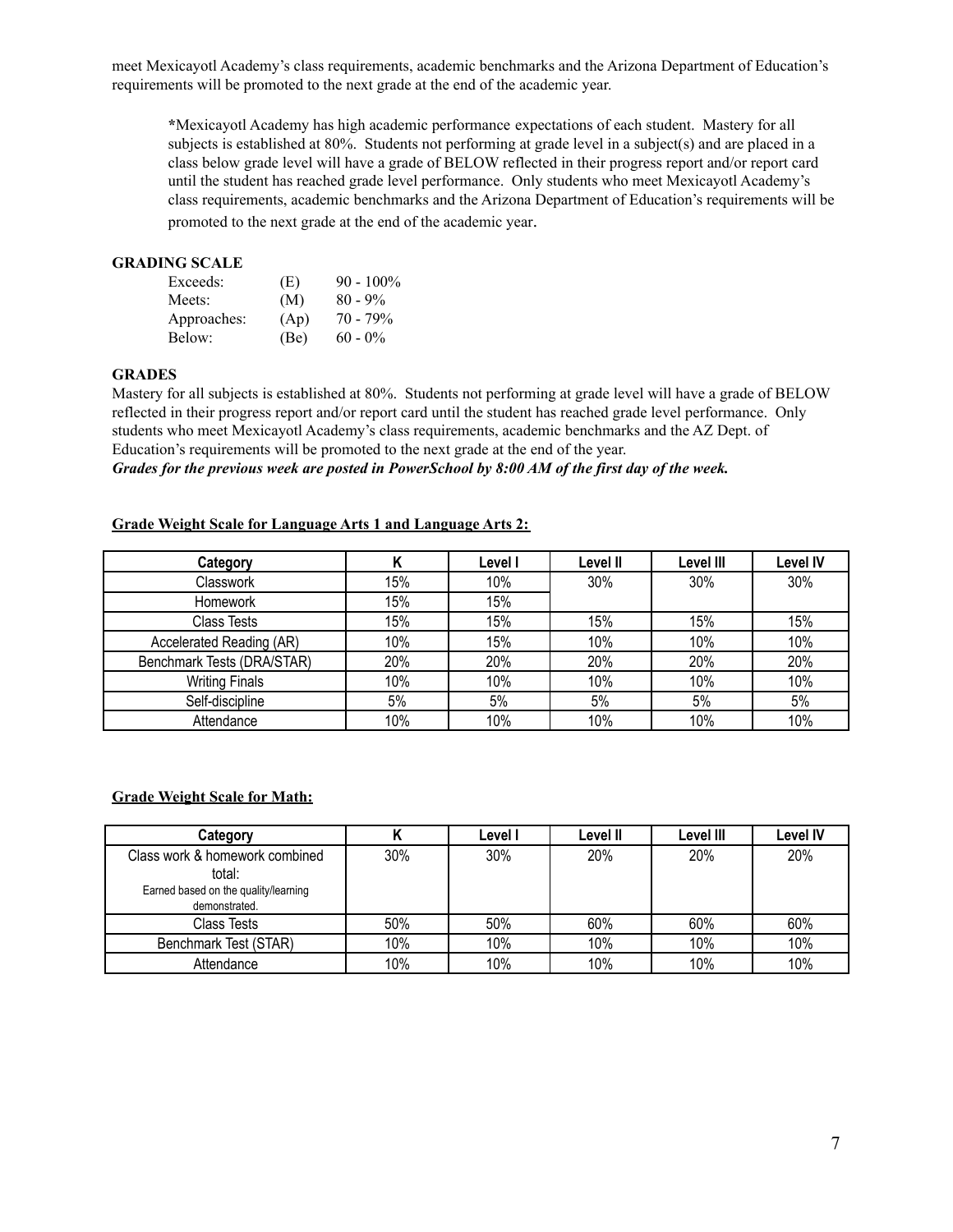#### **Grade Weight Scale for Science:**

| Category                                                                        |      | Level I | Level II | Level III | <b>Level IV</b> |
|---------------------------------------------------------------------------------|------|---------|----------|-----------|-----------------|
| Class work and homework<br>Earned based on the quality/learning<br>demonstrated | 20%  | 20%     | 20%      | 25%       | 25%             |
| <b>Class Tests</b>                                                              | 40%  | 40%     | 40%      | 25%       | 25%             |
| Lab Reports                                                                     | None | None    | None     | 25%       | 25%             |
| Quarter Finals                                                                  | 20%  | 20%     | 20%      | 10%       | 10%             |
| Self-discipline                                                                 | 10%  | 10%     | 10%      | 5%        | 5%              |
| Attendance                                                                      | 10%  | 10%     | 10%      | 10%       | 10%             |

#### **Grade Weight Scale for Specials:**

1. Classwork 30%

- a. *For PE/Enlaces this percent is assigned to the skill demonstrated in the performance of the class' daily or weekly activities*
- b. Portfolio development (if applicable)

| 2. Homework        | $10\%$ |
|--------------------|--------|
| 3. Class Tests     | $40\%$ |
| 4. Self-discipline | $10\%$ |
| 5. Attendance      | $10\%$ |

#### **PROMOTIONS/RETENTIONS**

Promotion is based on meeting the Arizona Department of Education's requirements, earning an 80% class average and meeting the **attendance policy** and the following **academic benchmarks**:

| <b>Grades:</b>                     | K     |       |       |       | 4       | 5       | o       |         | 8    |
|------------------------------------|-------|-------|-------|-------|---------|---------|---------|---------|------|
| DRA in L1                          | 8     | 20    | 30    | 40    | 50      | 60      | 70      | 80      | 80   |
|                                    |       | Inst. | Inst. | Inst. | Interv. | Interv. | Interv. | Interv. | Adv. |
| $*DRA$ in $L2$                     | 8     | 18    | 28    | 38    | 40      | 60      | 70      | 80      | 80   |
|                                    | Inst. | Inst. | Inst. | Inst. | Indep   | Interv. | Interv. | Interv. | Adv. |
| Final STAR Reading                 | .9    | 1.9   | 2.9   | 3.9   | 4.9     | 5.9     | 6.9     | 7.9     | 8.9  |
| Final STAR Math                    |       | 2.5   | 3.5   | 5.0   | 6.0     | 8.0     | 9.0     | 10.0    | 11.0 |
| Exit Portfolio (average of         | X     | X     | X     | X     | X       | 80%     | 80%     | 80%     | 80%  |
| assignments)                       |       |       |       |       |         |         |         |         |      |
| <b>Exit Portfolio Presentation</b> | X     | X     | X     | X     | Х       | 80%     | 80%     | 80%     | 80%  |

\*Students who enter the Mexicayotl Academy, Inc. educational system after Kindergarten will be required to meet the established benchmarks for their grade.

#### **Extra Credit**

As a school of rigor, extra credit to improve a grade or make up any missing assignments not just justified by a doctor's excuse is not acceptable. Teachers are not authorized to assign extra work/extra credit to improve a student's overall grade. Doing so impedes the learning of important life lessons. Mexicayotl Academy of Excellence aims to have students develop skills to work consistently on their responsibilities. Learning this prepares them for success. Rewarding procrastination or half attempts does not.

#### **HOMEWORK**

Homework is defined as the time students spend outside the classroom in assigned learning activities. MexicayotlAcademy believes the purpose of homework should be to practice, reinforce, or apply acquired skills and knowledge.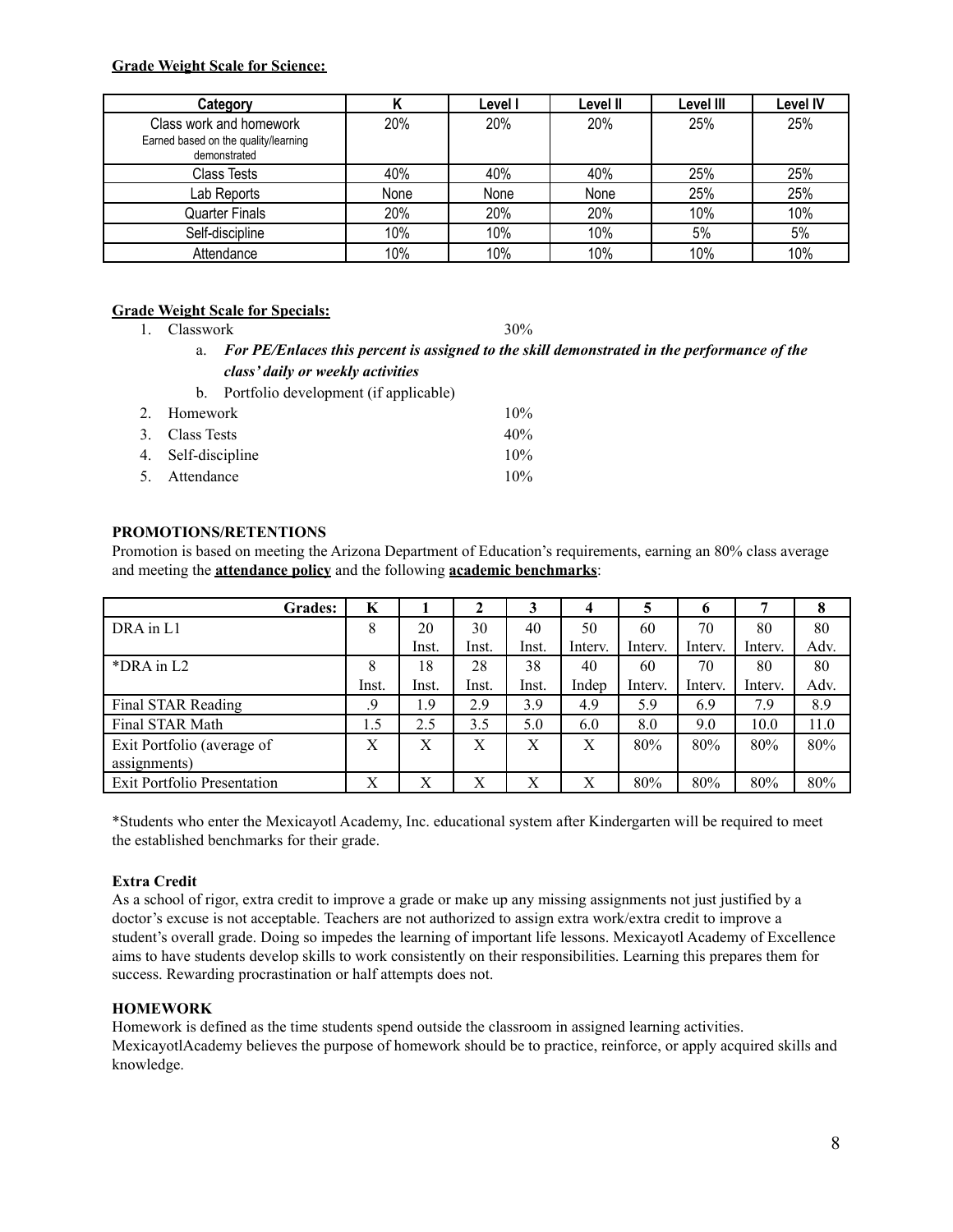Homework contributes toward building responsibility, self-discipline and lifelong learning habits. Homework serves to develop regular study skills and the ability to complete assignments independently. Homework should provide students with the opportunity to apply the information they have learned, complete unfinished class assignments, and develop independence. It is the student's responsibility to complete and turn homework in on time that meets the required expectations.

It is the intention of Mexicayotl Academy's teaching staff to assign relevant, challenging and meaningful homework assignments that reinforce classroom learning objectives. Actual time required to complete assignments will vary with each student's study habits, and academic skills. If your child is spending an inordinate amount of time doing homework, you should contact your child's teachers.

Parents play a supportive role through monitoring completion of assignments, encouraging students' efforts and providing an environment conducive for learning.

Teachers keep an updated web-based grade book where every parent and student can check their academic performance on a weekly basis. We encourage parents/legal guardians to log in weekly and schedule teacher meetings to address any concern.

| <b>Homework Time Expectations:</b> |                                               | Daily Reading Time as part of the |
|------------------------------------|-----------------------------------------------|-----------------------------------|
|                                    |                                               | homework time                     |
|                                    | Kindergarten: 1 hour seat time                | 20 minutes                        |
| First Grade:                       | 1 hour and 15 minutes seat time               | 30 minutes                        |
|                                    | Second Grade: 1 hour and 30 minutes seat time | 40 minutes                        |
| Third Grade:                       | 1 hour and 45 minutes seat time               | 50 minutes                        |
| Fourth Grade:                      | 2 hours seat time                             | 1 hour                            |
| Fifth Grade:                       | 2 hours and 15 minutes seat time              | 1 hour                            |
|                                    |                                               |                                   |

\*Students will periodically be expected to complete special projects throughout the year that may require additional *time. These projects will be given a reasonable amount of time in which to complete these projects.*

#### **PHYSICAL EDUCATION**

Physical Education is an integral part of the educational program. All students are required to participate in the class unless a doctor's excuse is presented. If on a particular day a student cannot participate due to an illness or injury, the parent must send a signed note to the Health Clerk. A daily note will be satisfactory for up to three (3) consecutive days per quarter, after which a doctor's statement/excuse will be required. The pediatrician's excuse must be provided on official letterhead and include the doctor's name, a working telephone number, date of the visit and specify the total days the student is excused from participating in the PE class. On days that a student is excused form PE, he/she will be required to stay in from recess to allow him/her the physical rest needed to get well.

#### **SPORTS, PHYSICAL EXTRACURRICULAR AND CURRICULAR ACTIVITIES General**

The purpose of sports, physical extracurricular and curricular activities is for educational and character development, and recreational. The school encourages participation in sports and physical extracurricular activities by as many students as possible and mandates participation for physical curricular activities. These activities should always be conducted with the best interest of the participants as the first consideration.

Approval of membership in any leagues, associations, conferences, and any new agreements with other schools for a series of games or events shall be subject to approval by the Board.

The following rules shall be observed for participation by individual students:

- For each type of activity in which the student engages, the parents or guardian must give written consent.
- The student must be determined by a physician to be physically fit to participate in any physical activity.
- Proof of insurance is required.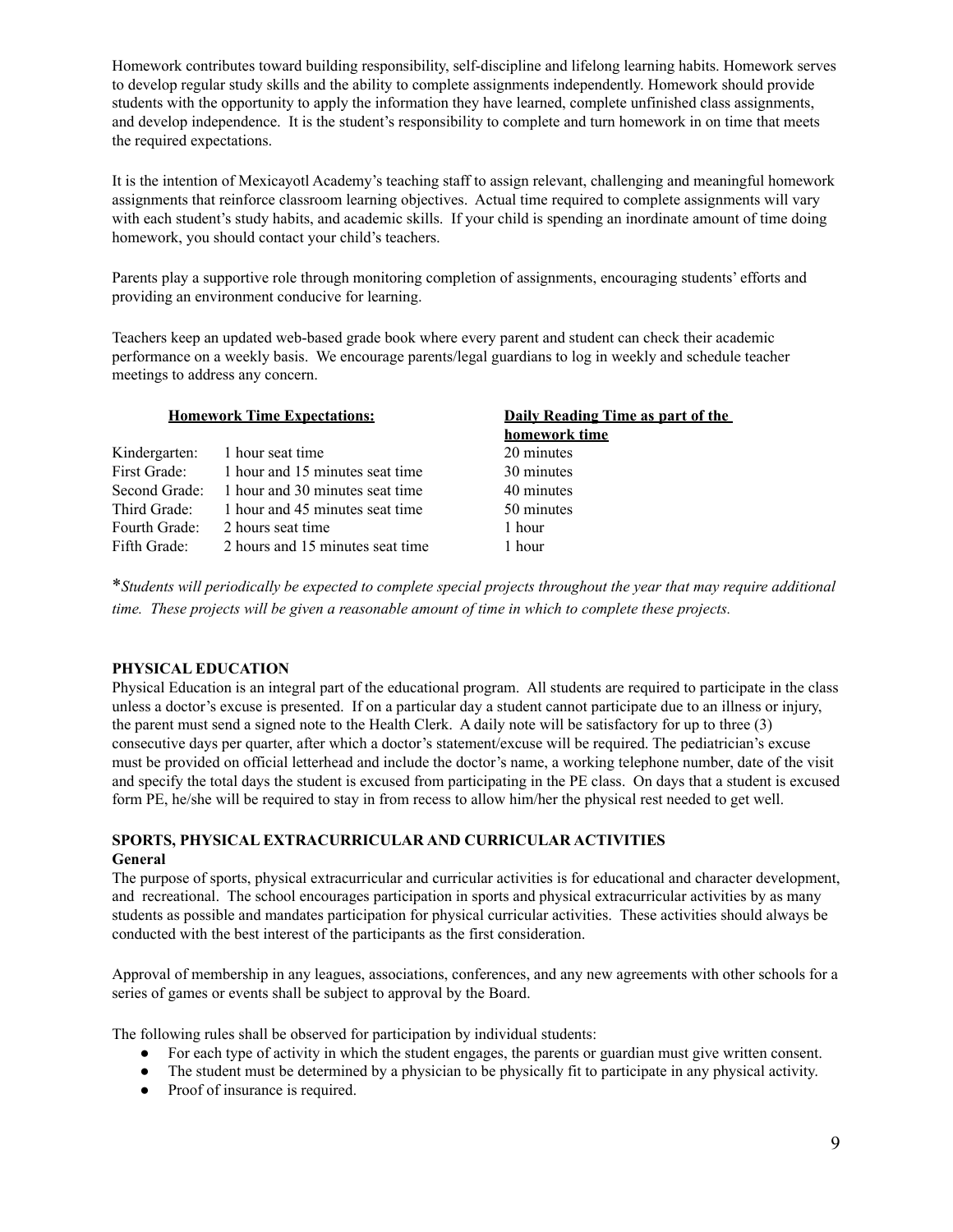#### **HEALTH AND SAFETY OF PARTICIPANTS**

The health and safety of participants in physical activities must receive careful consideration. Participants must be provided access to water at all times during sessions, games or other activities.

The Director shall require that regulations for health and safety of participants in activities be developed, implemented, and enforced. Such regulations may, at the discretion of the Director, be incorporated into this policy as an administrative regulation. *Legal Reference: A.R.S. 15-341*

#### **EXPLORATIONS**

In and out of town explorations are planned throughout the year for academic enrichment and purposes. Parents may be asked to assist in paying for these academic explorations. Parents will receive advance notice of all such explorations. A permission form must be signed by a student's parent/guardian in order for the student to participate in the exploration. Students without signed permission forms will remain at the school. Participating students should bring a bag lunch unless otherwise noted.

Occasionally, parents will be invited to serve as chaperones on class explorations. No parent should feel obligated to serve in this capacity. The primary responsibility of a chaperone is to ensure appropriate supervision for students. Parental chaperones are asked to take this responsibility seriously and to remain vigilant and attentive to the students' needs throughout the exploration. Babies and children who are not enrolled in the class may not accompany the chaperones.

#### **AFTER SCHOOL PROGRAM**

When possible, the after school program is offered to students who require academic support and enrichment for those students at grade level. The program takes place from  $3:15 - 5:00$ . Students are held to the same performance and behavior expectations as during the school day. Students must demonstrate a positive attitude towards learning and make respectful and responsible choices at all times. Students who violate school rules or expectations will be removed from the program and parents will have to make arrangements to have their child picked-up at the regular dismissal time.

#### **TEXTBOOKS AND SUPPLIES**

Math textbooks require a \$35.00 deposit for students in grades 4th-8th, deposit is reimbursed upon return of textbook in acceptable conditions free of irreparable damages. All instructional materials in grades  $K - 8<sup>th</sup>$  remain school property. Parents are required to reimburse the school for lost or damaged school property. Parents are asked to furnish some of their child's school supplies. Classroom supply lists for each grade are available in the office. An annual science lab donation of \$20.00 per family is appreciated.

#### **CLOSED CAMPUS**

Students will remain on school grounds during the determined school hours of 7:30 - 3:15 p.m., and any after school activity unless the teacher has arranged a pre-approved off-campus exploration. Any student, who leaves campus without the proper sign out procedure being followed will face disciplinary action.

#### **DISCIPLINE**

Each staff member at Mexicayotl Academy is responsible for maintaining discipline and promoting the development of every student's respectful and responsible interaction with their school environment and everybody in it. Parental support is essential in helping maintain appropriate conduct in the school. Students' behavior should reflect consideration and respect for themselves and the rights, feelings, and property of others. Unacceptable student behavior will be subject to disciplinary action.

\*\*\*\*\*\*\*\*\*\*\*\*

#### **DISRUPTIVE CONDUCT**

A student shall not engage, or attempt to engage, in any conduct that is reasonably likely to disrupt, or that does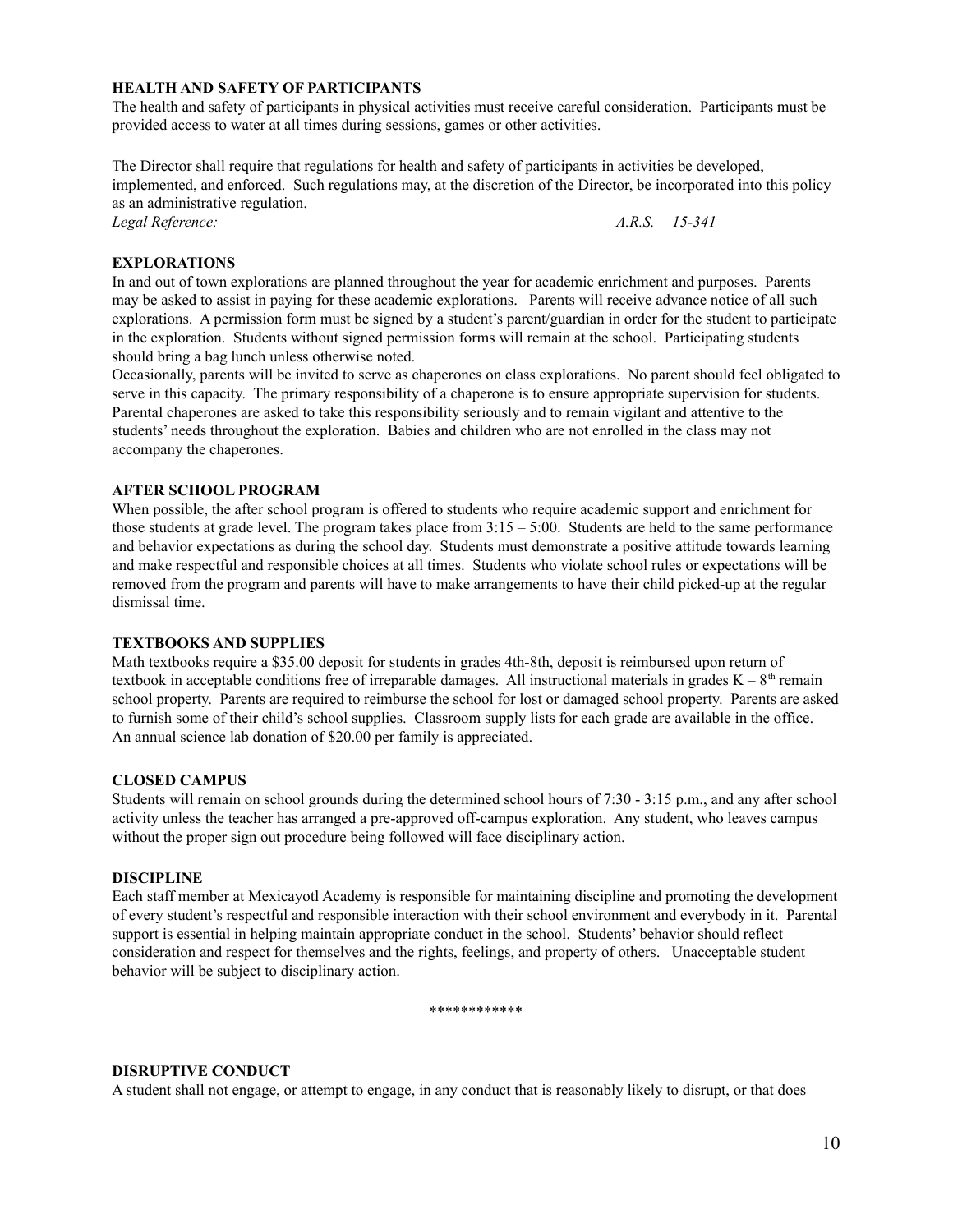disrupt any school function, process or activity. Boyfriend/girlfriend relationships are considered disruptive conduct. Demonstrations of disrespectful/negative attitudes are also considered to disrupt the learning environment. Cumulative negative body language to include but not limited to facial expressions, hand and/or body gestures, and vocalizations are considered disruptive.

#### **VIOLATION OF FEDERAL, STATE, OR LOCAL LAW**

A student shall not violate any federal, state, or local law.

#### **VIOLATION OF SCHOOL POLICIES AND RULES**

A student shall not violate any Governing Board policy, Administrative regulation, or School rule.

#### **DEFIANCE OF AUTHORITY; TRUTHFULNESS**

A student shall obey the reasonable orders of teachers, administrators, and other District employees and shall respond to requests for information from these persons in a truthful manner. A student shall not speak to or refer to teachers, administrators or other District employees in a vulgar or profane manner.

#### **ALCOHOL; DRUGS; DRUG PARAPHERNALIA**

Student shall not possess, offer to sell, use, transfer, or be under the influence of alcohol, drugs, or medication (except medication prescribed by the student's pediatrician or family doctor and used in accordance with the prescription and Governing Board policies). For the purpose of this policy, drugs include any narcotic or dangerous drug, vapor-releasing toxic substance, marijuana, or other substance enumerated In A.R.S 13-3401, as well as any imitation controlled substance listed in A.R.S 13-3451. And any other controlled substance as defined in Schedules I through V of §202 of the Controlled Substances Act (21 U.S.C § 812) and as further defined by regulation in 21 CFR § 1300.11-1300.15. Drug also means anabolic steroid. The term medication means patent or proprietary medicines as defined In A.R.S. 32-901(39). Medication also means substances that are available legally by prescription only. A student shall not possess, offer to sell, transfer, or use drug paraphernalia as defined by A.R.S. 13-3415.

#### **VANDALISM; LITTERING; DESTRUCTION OF PROPERTY**

A student shall not damage, destroy, or deface any school property belonging to any other person, and shall not litter on school property or any off-campus school event/activity.

#### **POSSESSION OF WEAPONS OR DANGEROUS ITEMS**

A student shall not possess or use firearms, weapons, explosives, fireworks, or any other instrument capable of harming any person or property, or reasonably susceptible of creating the impression of such harm. A student shall not possess toys resembling any weapon of any kind.

#### **THREATS; ASSAULTS; FIGHTING**

A student should not verbally or physically threaten, abuse, assault, or engage in a fight with any student, school employee, or any other person.

#### **BULLYING**

A student shall not engage in any form of bullying (physical, mental, verbal, cybernetic, emotional) with peers or any school official. Gossiping will be regarded as a form of bullying.

#### **DEFAMATION; GOSSIP**

A student shall not use defamatory words or phrases, or distribute defamatory materials about any school staff, students or school families. Defamatory words or materials are for any purpose those that are false and expose a person to hatred, contempt, ridicule, disgust, or an equivalent reaction or are false and create a tendency to impugn a person's occupation, business, or office. The use of defamatory words or phrases and/or materials refers to all verbal, written or use of social media.

#### **OBSCENITY; VULGARITY**

A student should not use obscene or vulgar language or gestures or distribute obscene or vulgar materials. Obscene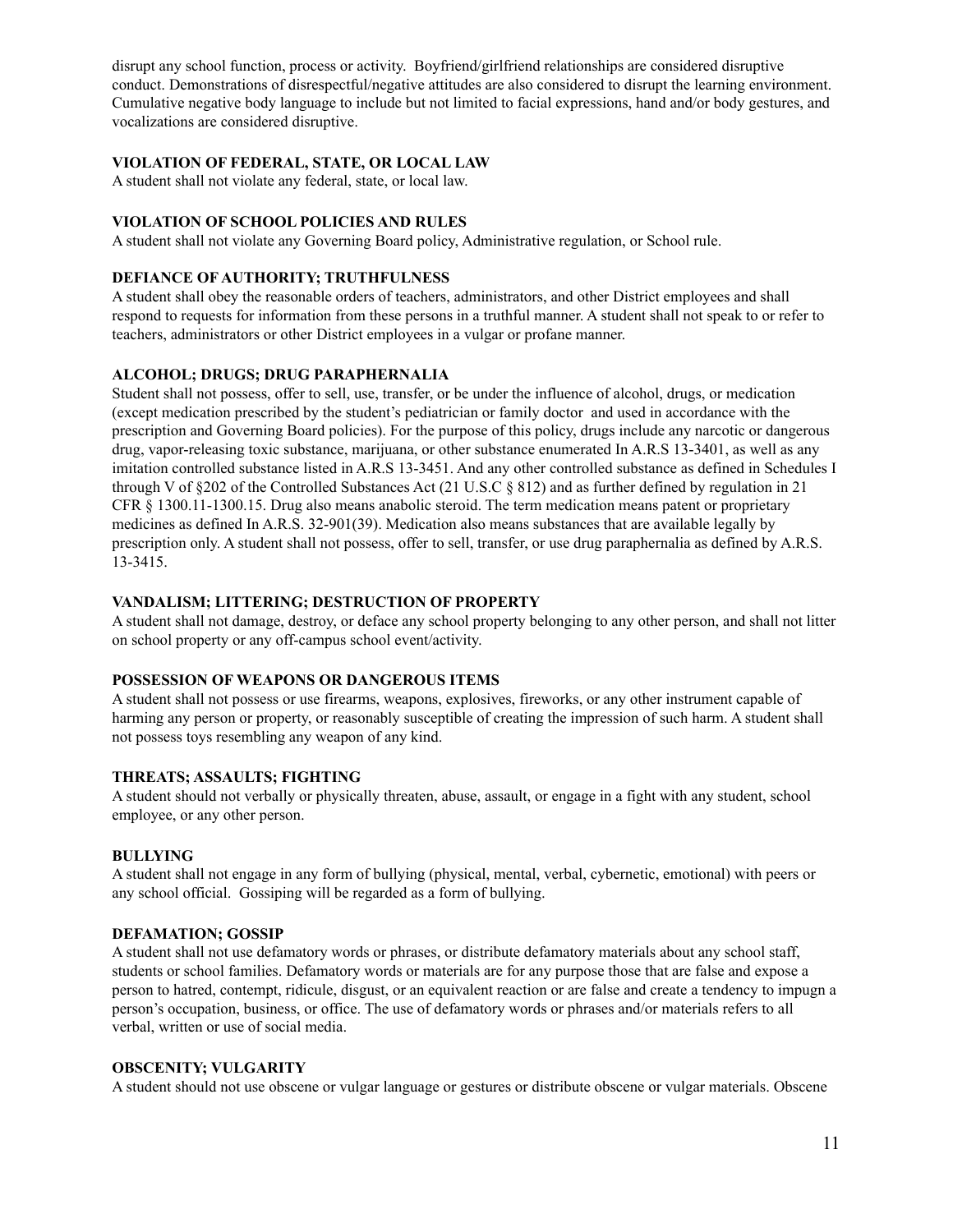language or gestures are those that an average person, applying contemporary standards of the school, would find; taken as a whole, appeal to prurient interests and lack serious literary, artistic, political, or scientific value. The standard to be used is that of the school community, in recognition of the fact that students are, as a group, younger and more sensitive than the general adult population. Vulgar language, materials or gestures include language, materials or gestures that depict sexual and/or excretory activities in a patently offensive manner. These areas also involve state law. For minor offenses, school officials may need to notify police authorities. For serious offenses, school officials are required to notify appropriate police authorities.

~Arizona law makes it illegal to insult, abuse or assault a teacher or other school employees while they are engaged in the execution of any official duties.

#### **DRESS AND APPEARANCE**

A student's dress and appearance shall not present health or safety problems or cause disruption of educational activities. Items of attire with obscene words, slogans, or graphics shall not be worn or displayed. Immodest or indecent attire is not acceptable. Appropriate footwear must be worn. The following clothing and apparel is prohibited: sleeveless or open-back shirts, short skirts or shorts, tight shirts or bottoms such as leggings or jeggings, high heels, open toed shoes, long fingernails whether natural or synthetic, make-up, jewelry that may pose a safety danger, piercings, tattoos, and whole head dye of any color. Anything that distracts from a child's focus in learning will not be allowed.

Students are expected to attend school with proper hygiene. Clothes must be clean, hair combed (long hair must be in ponytail or braids), teeth brushed, nails clipped.

#### **UNIFORM**

Students are required to wear the school's official uniform polo shirt with the most recent approved logo *permanently attached.* Students who have met or exceeded 100% of the state tests from the previous year will wear an alternate shirt uniform on Wednesdays. At all times, bottoms must be khaki and an appropriate length (pointer-fingertip length or with a 4" inseam). Any other apparel may not cover the uniform. The uniform may not be altered in any way. For the winter season, the uniform remains as stipulated. Jackets, sweaters, and sweatshirts must not contain any inappropriate slogans, images, profanity, or messages with double meanings. Dress must be appropriate so that it does not disrupt the educational process.

Students with a prescription for eyeglasses are required to wear them as part of their uniform and to be admitted to class. Students who do not wear their glasses will be sent home. It is the responsibility of the parent(s) to notify the school if their child's glasses break or if the prescription is no longer effective. The parent(s) must let the school know how the matter will be resolved and by when.

The uniform shirt will be worn during all explorations.

#### **CELLULAR PHONES**

A student shall not be permitted to use a cellular phone during school hours. Cellular phones must be checked into the office before the beginning of classes*.* If a student has a cellular phone in their possession during school hours it will be confiscated and returned only to the parent/guardian on the first offense. On the second offense, the cellular phone will be confiscated for 60 calendar days. On the third offense, the cellular phone will be confiscated for 365 calendar days from the day it was confiscated.

#### **ELECTRONIC DEVICES (such as i-pads, cameras, mp3 players, etc.)**

A student shall not disrupt the educational process with the use of any electronic device. All electronic devices must be checked into the office before *8:20 a.m.* If a student has an electronic device in their possession during school hours it will be confiscated and returned only to the parent/guardian on the first offense. On the second offense, the electronic device will be confiscated for 60 calendar days. On the third offense, the device will be confiscated for 365 calendar days from the day it was confiscated.

#### **CHEATING; PLAGIARISM; FORGERY**

A student shall not use, or attempt to use the identity, signature, academic work, or research of another person and represent that it his or her own. A student shall not share his or her knowledge or work with another student during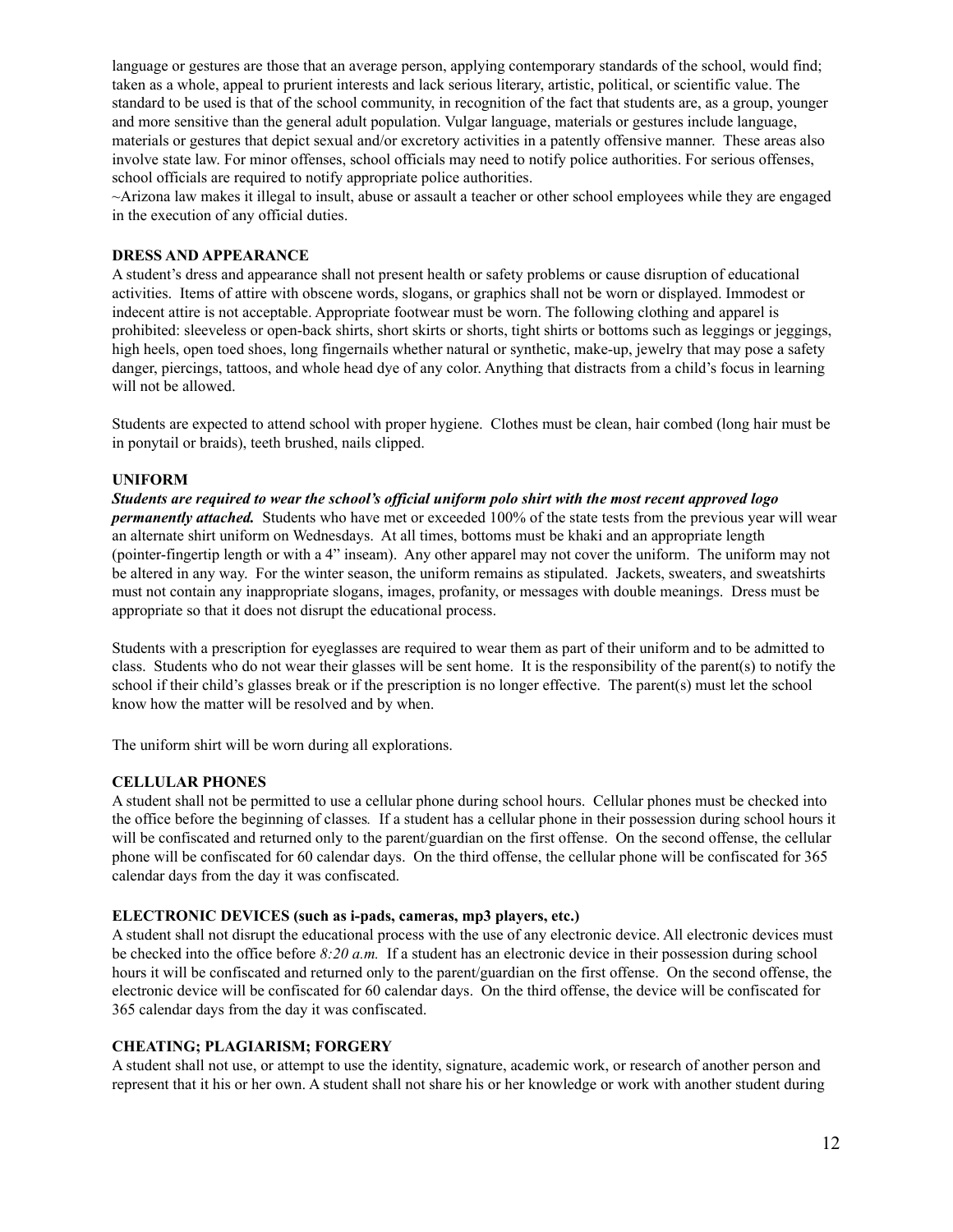an examination or at any other time. A student shall not bring into an examination any materials or notes unless approved by the Teacher.

#### **GAMBLING**

A student shall not engage in any game or activity that involves the element of risk or chance with the Intention that property will be exchanged based on the outcome of the game or activity.

#### **INITIATION AND HAZING**

Unless the activity is properly supervised and has received the express approval of the school principal, a student shall not participate in an initiation. Initiations and hazing that involve actual or threatened verbal, physical, or sexual abuse are absolutely prohibited. Initiations related to any school club, (athletic team, or other group are subject to the above prohibitions, whether or not the conduct occurs on school grounds.

#### **EMERGENCY ALARMS AND FIRE CONTROL DEVICES**

A student shall not activate or use any fire alarm or emergency control device unless the student reasonably believes that an emergency exists justifying the use of the device.

#### **ARSON**

A student shall not start, attempt to start, or promote the continuation of any fire or explosion. This does not preclude teacher-approved class activities such as an approved and supervised experiment in chemistry.

#### **UNAUTHORIZED ENTRY**

A student shall not gain, or attempt to gain, forceful or unauthorized entry to, or occupation of, school building or grounds.

#### **MISREPRESENTATION; EXTORTION; THEFT**

A student shall not take, use, or borrow any property by misrepresentation of deception or by express or implied threat. A student shall not take, use, or borrow property belonging to another person without that person's permission to use, or to take the property.

#### **TOBACCO AND CIGARETTES**

A student is not permitted to possess or use tobacco or cigarettes on school campus or within a 300-foot radius of the school.

#### **TARDINESS**

A student shall not be tardy to class or to any required school activity. The tardy policy will be implemented *(see page 2)*.

#### **ENDANGERING THE HEALTH AND SAFETY OF OTHERS**

A student shall not engage in conduct that endangers, or reasonably appears to endanger, the health or safety of other students, school employees, or other persons.

#### **TRAFFIC AND SCHOOL TRANSPORTATION RULES**

When operating a motor vehicle on campus or at a school event a student shall follow all school and other traffic rules and shall operate the motor vehicle in a safe and prudent manner. A student shall abide by all school rules regulating the student's conduct while in a school bus or other vehicle and shall obey the directives of the school bus drivers.

#### **TRUANCY**

This includes an unauthorized absence, as determined by the administration, from any class, study hall, or activity during the school day for which the student is scheduled (i.e. individual and group student ditching). It also includes any after-school special help session or disciplinary session that the student has been directed to attend.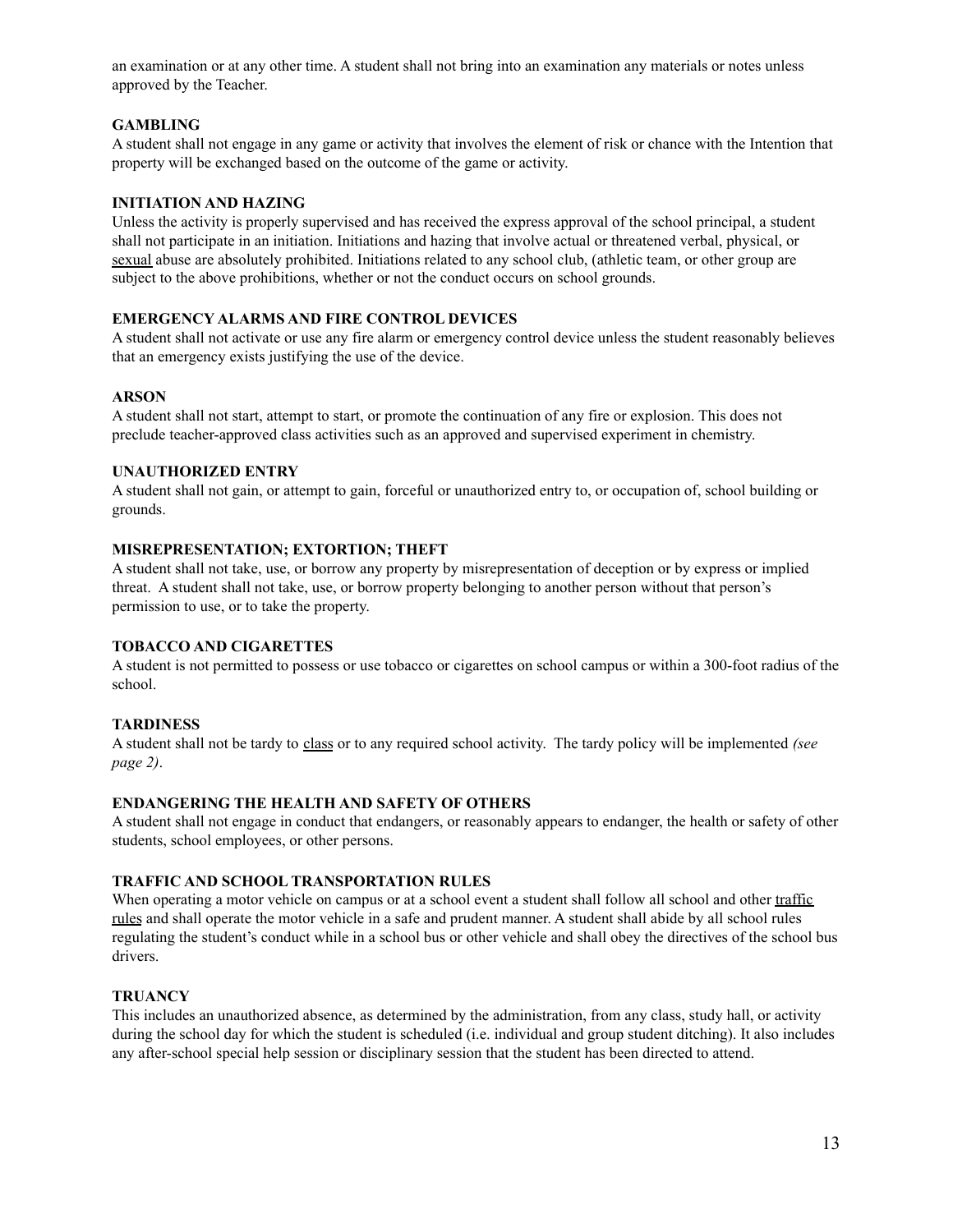# **DISCIPLINARY ACTIONS**

**LEVEL DISCIPLINE**- Students are expected to follow the grade appropriate behavior procedure established in each classroom/level. Any student who violates any of the established level's discipline expectations will receive an incident report to be signed by the parent(s) by the following school day. Students who fail to submit an incident report signed by the parent/legal guardian by the following day, will be assigned in-school suspension. The school will attempt to contact the parent(s) the same day to receive verification that the parent has received the incident report. After which, the student will be returned to class.

#### **CLASSROOM BEHAVIOR PROCEDURE:**

- a. Warning(s)
- b. Incident Report (no more than 3)
- c. Parent-Student-Teacher conference (phone call or in person)

After following the student's classroom behavior procedure and depending on the student's infraction, any of the following disciplinary actions may be applied:

**VERBAL WARNING** - A school official (teacher, coordinator, administrator, or counselor) will talk to the student and try to reach an agreement regarding how the student should behave.

**DISCIPLINE WARNING** - A conference will be held between the teacher and/or any other appropriate school personnel or administrator and student in which a formal disciplinary referral or incident report will be placed in the student's discipline file.

**DOCUMENTED PARENTAL INVOLVEMENT**- Parent(s) or guardian(s) is notified by telephone, incident report, personal contact, letter, or certified letter. A conference may be conducted between the student, parent(s) or legal guardian(s), appropriate school personnel, and any other Individuals concerned. A formal disciplinary referral will be placed in a student's discipline file.

**DETENTION-** An administrator or teacher may elect to offer detention as an alternative or in addition to other disciplinary action.

**DISCIPLINARY PROBATION** - Any student involved in a violation of the Student Discipline Policy may be placed on disciplinary probation. In addition to or in place of suspension from school the student on disciplinary probation may be denied participation in extra-curricular activities. The student will report to a specified staff member who will assist in monitoring the student during the probationary.

**ALTERNATIVE TO SUSPENSION** - An administrator may elect to set up a program, which provides (s), parent(s) or legal guardian(s), with an alternative to suspension.

**WORK ASSIGNMENTS**- An administrator may elect to provide the student with an opportunity to perform supervised activities related to the upkeep and maintenance of school facilities instead of suspension.

**SUSPENSION** - An administrator may use suspension as recourse when appropriate. Students shall successfully complete assigned Discipline Guides and/or any other suspension requirement prior to returning to school. Students suspended in or out of school may not participate in any school related activity on or off campus. Students suspended out of school are not admitted on campus until the suspension terms are fulfilled.

**DENIAL OF <b>TRANSPORTATION** PRIVILEGES  $\sim$  Students are subject to denial of the privilege of riding a school bus or transportation for violation of the Student Discipline Policy, even if they are not otherwise denied educational participation. The administration will inform the student, parent(s) or legal guardian(s) of the denial of bus or transportation privileges. Such privileges may be restored, following a conference with the parent and student, when there is good reason to believe the conduct in question will not recur.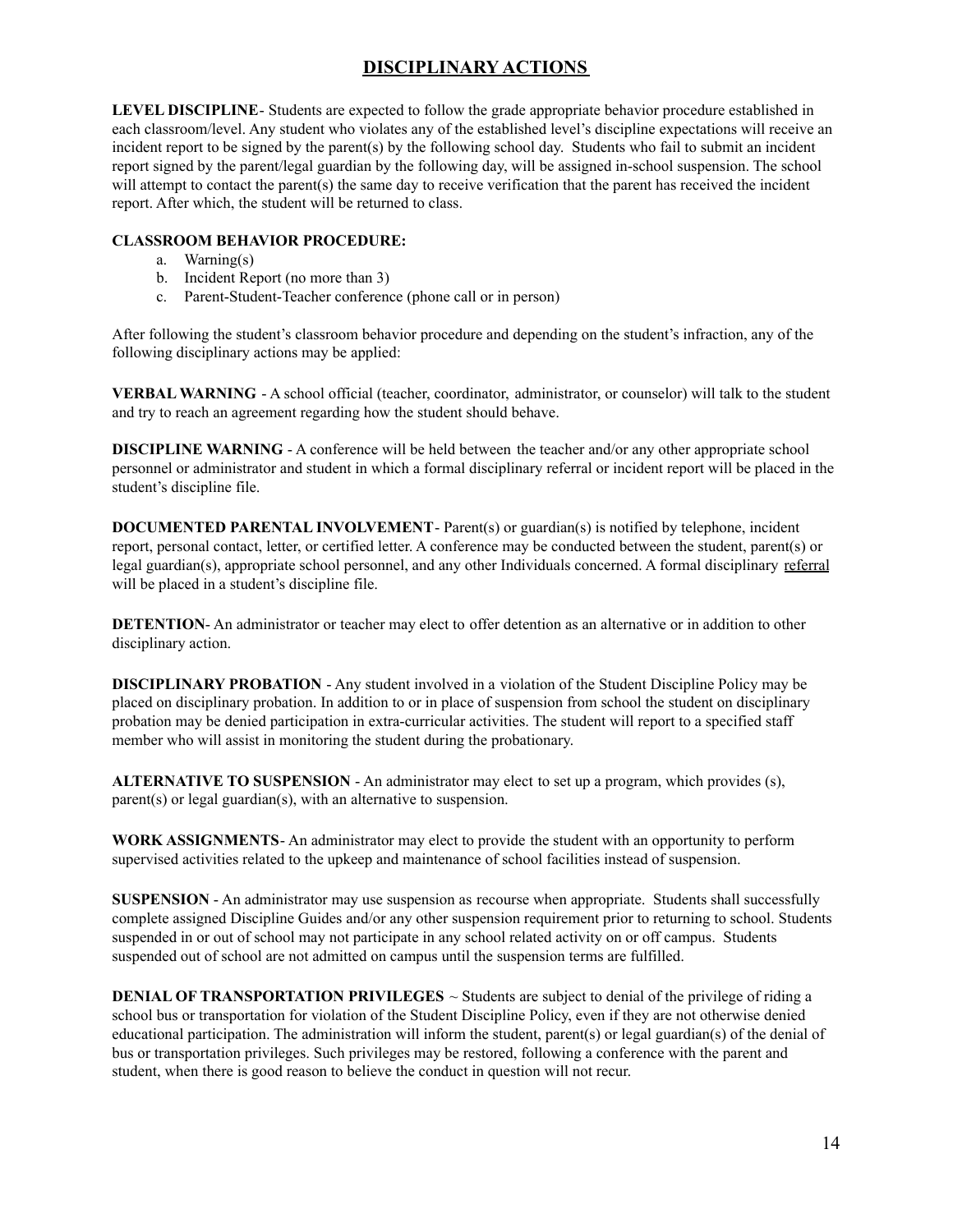Any student using school transportation shall observe the following transportation standards. Failure to comply with any of the transportation standards may result in a loss of the transportation privileges as stipulated in Mexicayotl Academy's transportation contract:

- 1. Observe all school rules while in the vehicle
- 2. Obey the instructions of the driver and respond appropriately to reasonable requests
- 3. Occupy and remain in assigned seat until the appropriate stop is reached
- 4. Wear a seat belt when the vehicle is moving
- 5. Keep aisles clear
- 6. Talk quietly and use respectful language at all times
- 7. Keep hands, arms, legs, head and belongings inside the vehicle and to themselves at all times
- 8. Be courteous to all transportation companions
- 9. No food, drinks, alcohol, drugs, tobacco distracting objects and/or weapons in the vehicle
- 10. All student possessions must remain in the student's lap at all times
- 11. Do not destroy or deface the vehicle
- 12. Do not throw objects
- 13. Maintain orderly and respectful conduct at all times

**TEMPORARY EXCLUSION FROM CLASS** - If a student's conduct in class disrupts the educational process or if the student persists in willful misconduct, a teacher may exclude the student from class for the remainder of the class session that day. In such cases, the teacher shall direct the student to report immediately to the administrator responsible for student discipline. The teacher shall inform the student of the reason or reasons why the student is being excluded from class, and if practicable, and if requested by the student, the teacher shall allow the student to explain his or her version of the events to the teacher. Should the student continue to demonstrate lack of self-discipline, disruptive and/or improper behavior, the maximum occurrence consequence (on the action steps) will be applied.

**Disciplinary action may affect the TARDINESS/ABSENCE policy**- Three unexcused tardies in a nine-week period will result in an absence. Perfect Attendance Recognition will not be granted to any student tardy for the third time, any student assigned out-of-school suspension, or any student who does not meet the Arizona Department of Education's attendance requirements for daily attendance.

# Action Steps

| <b>PROHIBITED</b><br><b>CONDUCT</b>                 | <b>RANGE</b> | <b>FIRST OCCURRENCE</b>           | <b>REPEATED OCCURRENCES</b>       |
|-----------------------------------------------------|--------------|-----------------------------------|-----------------------------------|
| <b>Disruptive Conduct</b>                           | Minimum      | Level consequence                 | Short-term suspension             |
|                                                     | Maximum      | Long-term suspension or expulsion | Long-term suspension or expulsion |
| <b>Violation of Federal, State,</b><br>or local law | Minimum      | Short-term suspension             | Long-term suspension              |
|                                                     | Maximum      | Long-term suspension              | Recommended expulsion             |
| <b>Violation of school policies</b><br>and rules    | Minimum      | Level consequence                 | Short-term suspension             |
|                                                     | Maximum      | Long-term suspension              | Recommended expulsion             |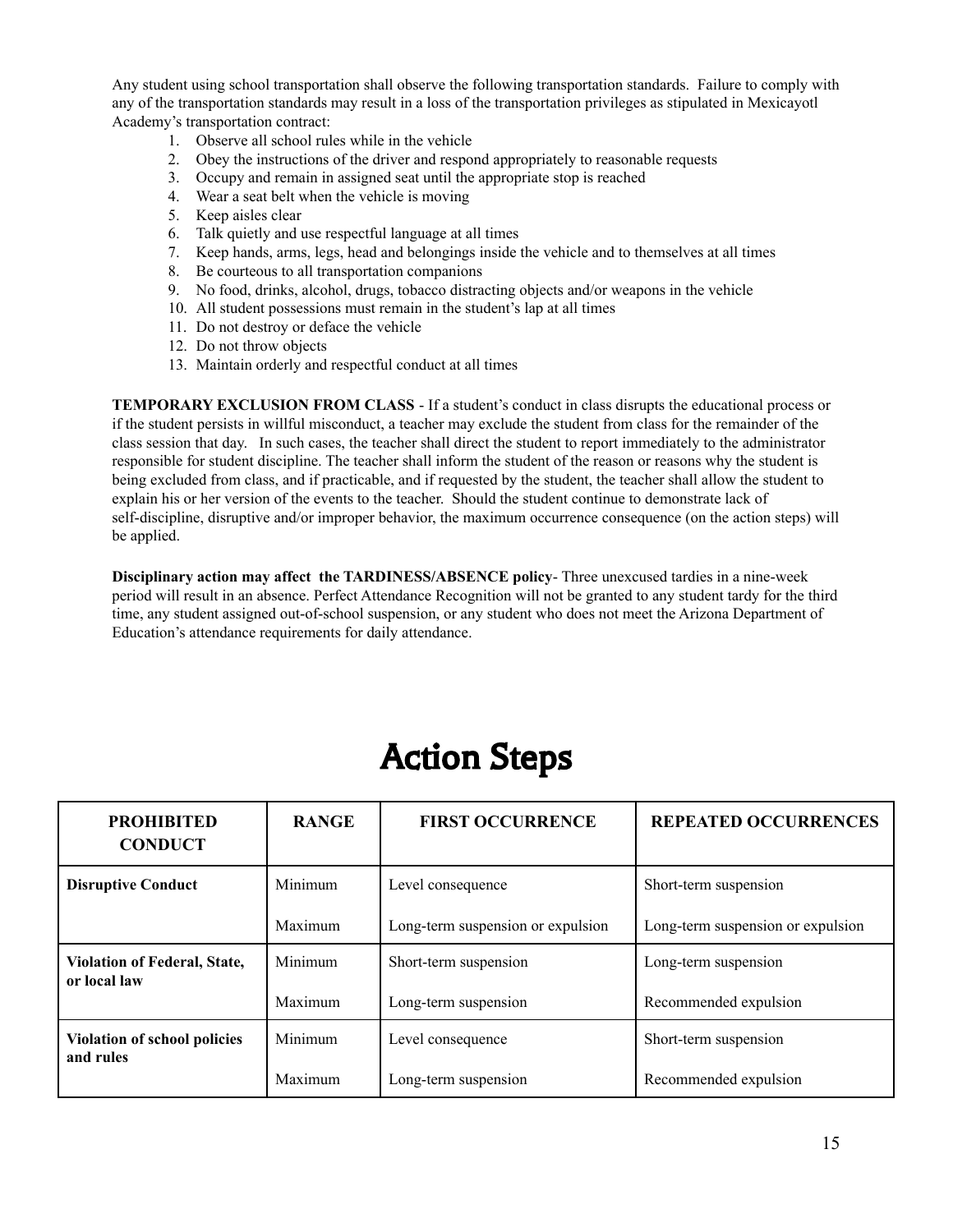| <b>Defiance of Authority</b>                           | Minimum | Level consequence                                       | Short-term suspension                                   |
|--------------------------------------------------------|---------|---------------------------------------------------------|---------------------------------------------------------|
|                                                        | Maximum | Long-term suspension                                    | Long-term suspension                                    |
| Alcohol; drugs; drug<br>paraphernalia                  | Minimum | Short-term suspension                                   | Long-term suspension                                    |
|                                                        | Maximum | Long-term suspension                                    | Recommended expulsion                                   |
| Vandalism; littering;<br>destruction of property       | Minimum | Level consequence                                       | Short-term suspension                                   |
|                                                        | Maximum | Long-term suspension                                    | Recommended expulsion                                   |
| Possession of weapons or<br>dangerous items (including | Minimum | Short-term suspension                                   | Long-term suspension                                    |
| toys simulating weapons)                               | Maximum | Recommended expulsion                                   | Recommended expulsion                                   |
| Threats; assaults; fighting;<br>bullying               | Minimum | Level consequence                                       | Short-term suspension or law<br>enforcement involvement |
|                                                        | Maximum | Short-term suspension or law<br>enforcement involvement | Long-term suspension or law<br>enforcement involvement  |
| <b>Defamation</b> , Gossip                             | Minimum | Level consequence                                       | Short-term suspension                                   |
|                                                        | Maximum | Long-term suspension                                    | Recommended expulsion                                   |
| <b>Obscenity; vulgarity</b>                            | Minimum | Level consequence                                       | Short-term suspension                                   |
|                                                        | Maximum | Short-term suspension                                   | Recommended long-term suspension                        |
| Dress; appearance; Uniform                             | Minimum | Student is sent home                                    | Short-term suspension                                   |
|                                                        | Maximum | Student is sent home                                    | Short-term suspension                                   |
| <b>Cellular phones</b>                                 | Minimum | Confiscated and returned to the parent                  | Confiscated for 60 days                                 |
|                                                        | Maximum | N/A                                                     | Confiscated for 365 days                                |
| Use of electronic devices                              | Minimum | Confiscated and returned to the parent                  | Confiscated for 60 days                                 |
|                                                        | Maximum | N/A                                                     | Confiscated for 365 days                                |
| Cheating; plagiarism;<br>forgery                       | Minimum | Level consequence                                       | Long-term suspension                                    |
|                                                        | Maximum | Short-term suspension                                   | Long-term suspension                                    |
| Gambling                                               | Minimum | Level consequence                                       | Short-term suspension                                   |
|                                                        | Maximum | Short-term suspension                                   | Long-term suspension                                    |
| <b>Initiation; hazing</b>                              | Minimum | Level consequence                                       | Long-term suspension                                    |
|                                                        | Maximum | Short-term suspension                                   | Long-term suspension                                    |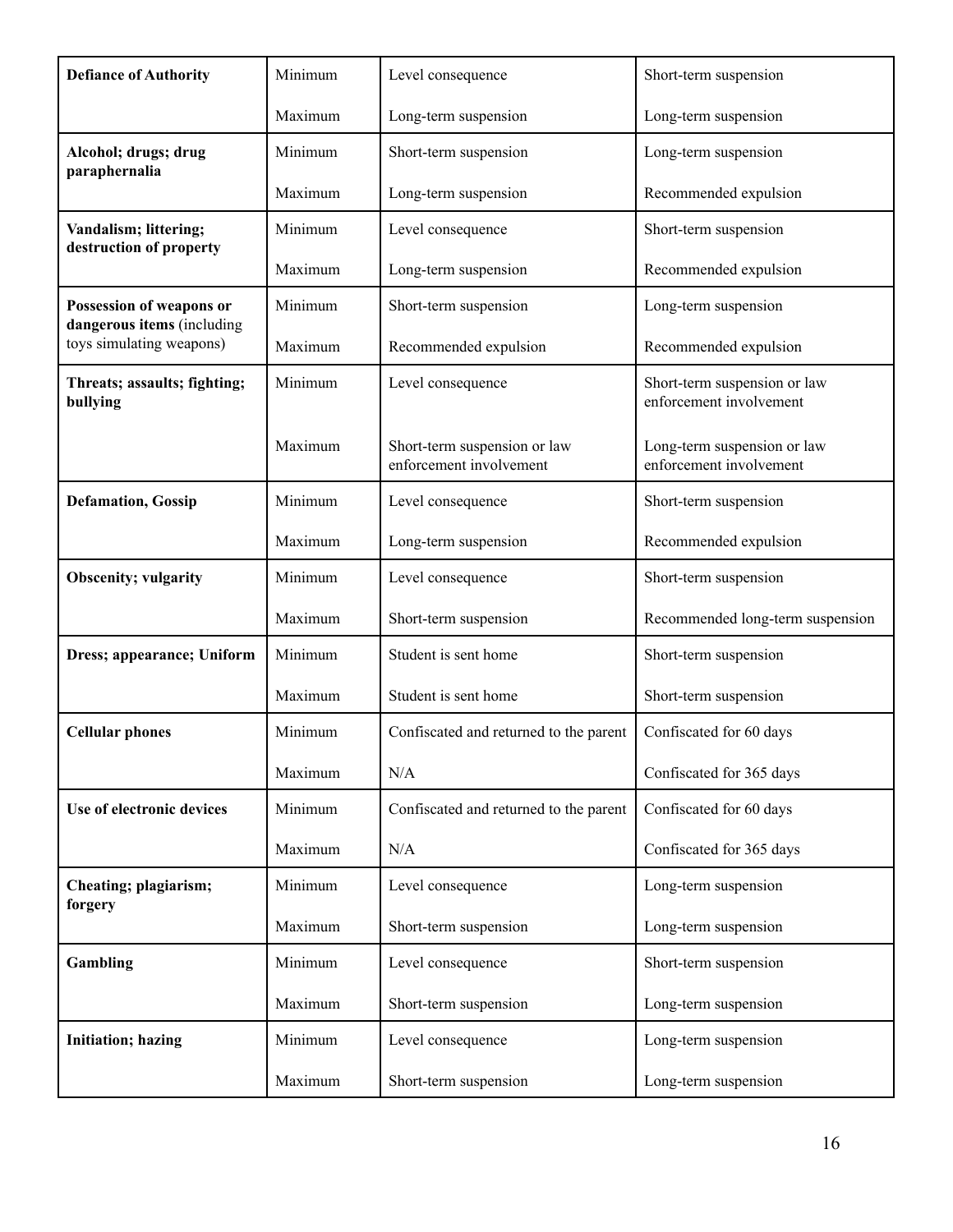| <b>Emergency alarms; fire</b><br>control devices  | Minimum | Level consequence & fine                                | Short-term suspension & fine                            |
|---------------------------------------------------|---------|---------------------------------------------------------|---------------------------------------------------------|
|                                                   | Maximum | Short-term suspension & fine                            | Long-term suspension $&$ fine                           |
| Arson                                             | Minimum | Short-term suspension or law<br>enforcement involvement | Long-term suspension or law<br>enforcement involvement  |
|                                                   | Maximum | Long-term suspension or law<br>enforcement involvement  | Recommended expulsion                                   |
| <b>Unauthorized entry</b>                         | Minimum | Level consequence                                       | Short-term suspension                                   |
|                                                   | Maximum | Long-term suspension                                    | Long-term suspension                                    |
| Misrepresentation;<br>extortion; theft            | Minimum | Level consequence                                       | Short-term suspension                                   |
|                                                   | Maximum | Short-term suspension                                   | Long-term suspension                                    |
| Tobacco; cigarettes                               | Minimum | Short-term suspension                                   | Long-term suspension                                    |
|                                                   | Maximum | Long-term suspension                                    | Recommended expulsion                                   |
| <b>Tardiness</b>                                  | Minimum | Level consequence                                       | Loss of 10% of class grade in each                      |
|                                                   | Maximum | Loss of 10% of class grade in each<br>class             | class<br>Loss of 10% of class grade in each<br>class    |
| <b>Endangering health and</b><br>safety of others | Minimum | Level consequence                                       | Short-term suspension or law<br>enforcement involvement |
|                                                   | Maximum | Short-term suspension or law<br>enforcement involvement | Long-term suspension or law<br>enforcement involvement  |
| <b>Traffic and school</b>                         | Minimum | Written warning                                         | Long-term suspension of privilege                       |
| transportation rules                              | Maximum | Short-term suspension of privilege                      | Long-term suspension of privilege                       |
| <b>Truancy</b>                                    | Minimum | Short-term suspension                                   | Long-term suspension                                    |
|                                                   | Maximum | Long-term suspension                                    | Long-term suspension                                    |

#### **SEARCH & SEIZURE**

A school principal, assistant principal or district administrator may search a student, items in the student's possession, or a student-controlled vehicle on school premises under the following conditions: (1) the administrator must have a reasonable belief that the person or property searched possesses or contains an item the possession of which, violates state, federal or local law, or Governing Board policy or an item that constitutes a threat to the health or safety of the student or others, or a danger to property; (2) in conducting a search of a student or a student's personal property, the administrator must consider the intrusiveness of the proposed search in light of the age and sex of the student and the nature of the suspected infraction; (3) strip searches and body cavity searches by school administrators are absolutely prohibited.

Items discovered, the possession of which violates law or Governing Body policy, or items that constitute a threat to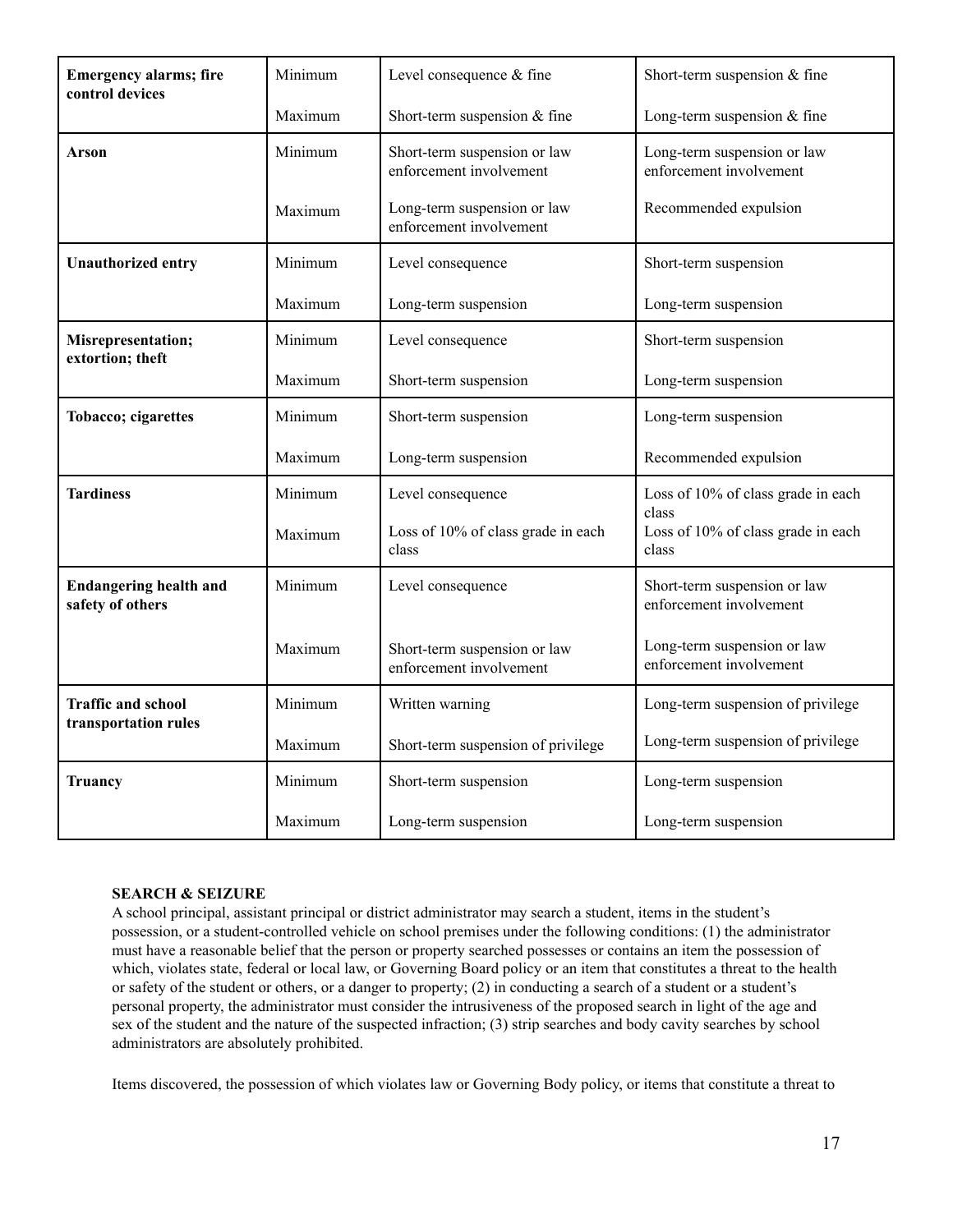the health or safety of the student or other or a danger to property, may be seized. If the Item seized is one of which by the administrator may be unlawful the administrator shall contact appropriate law enforcement officials for directions regarding disposition of the item.

A teacher or campus security may search a student under the conditions set forth above only when an administrator is not reasonably available to conduct the search. All searches by teachers or campus security must be reported to the school principal as soon as practicable.

Student lockers are owned by Mexicayotl Academy and remain under the joint control of the students and the District. An administrator may search student lockers whenever there is reasonable suspicion that the locker may contain illegal items, or an Item that may constitute a threat to the health or safety of the student or others or a danger to students who are at school sponsored events, or who are traveling to or from school or school sponsored events, or when the student's conduct affects the operation of the, school shaft be subject to this search and seizure policy.

#### **YOUR RIGHTS-DUE PROCESS**

#### **AUTHORITY TO SUSPEND-NOTIFYING GOVERNING BOARD ~SUSPENSIONS**

The authority to suspend a student from school is vested In the Superintendent, the associate superintendent, each principal and each assistant principal. Every suspension shall be reported to the Governing Board within five (5) days by either the person imposing the suspension or the Superintendent

#### **SHORT-TERM SUSPENSION 10 DAYS OR LESS**

Short-term suspension is a suspension for a period of time less than or equal to ten (10) school days. Before a short-term suspension is imposed, a school administrator authorized to suspend a student from school shall inform the student of the alleged misconduct and describe generally the evidence known at that time to support the allegations of misconduct. This notice may be given to the student orally or in writing. The administrator shall invite the student to discuss the student's version of the situation with the administrator. This is so the student has an opportunity to dispute the allegations of misconduct. The administrator shall then determine if a short-term suspension should be imposed and shall inform the student of his or her decision. If the student is suspended, the student's parent(s) or legal guardian(s) shall be notified of his suspension by mall, telephone or personal contact. Some offenses carry an automatic 3 or more day suspension determined by the Principal (violence, possession of *alcohol, drugs, drug paraphernalia, weapons, dangerous items, defiance of authority, endangerment of self or others'wellbeing).*

#### **APPEAL OF SHORT-TERM SUSPENSION**

Student may appeal a short-term suspension on any one or any combination of the grounds set forth In Policy JGD-8.F. If the Assistant Principal imposed a short-term suspension, the appeal shall be to the Principal. If the Principal imposed the short-term suspension, the appeal shall be to the Superintendent's designee, as designated in the previous sentence within two (2) working days of the decision to impose the short-term suspension. The Principal or superintendent's designee shall hear the appeal within two (2) working days of the request. Appeal of the short-term suspension does not operate to delay the Imposition of the short-term suspension.

#### **APPEAL PROCEDURE OF SHORT-TERM SUSPENSION**

Appeal procedure is informal and may occur immediately after the decision is made to impose the short-term suspension if all parties are available for the appeal at the time. At the appeal the Principal or Superintendent's designee, the case may be, shall hear evidence supporting the suspension from the administrator who imposed the suspension shall allow the student to discuss his or her version of the situation, and why the student or his or her parent(s) or legal guardian(s) believe the short-term suspension should not be Imposed. The Principal or Superintendent's designee then shall determine if the short-term suspension shall be upheld reversed or modified, and shall notify the student, the student's parent(s) or legal guardian(s) and the administrator who imposed the suspension and the superintendent of his or her decision by mail, telephone, or personal contact. This decision shall be final and is no further appealable.

#### **EMERGENCY SUSPENSION**

An emergency suspension occurs when a student is removed from school without prior use of due process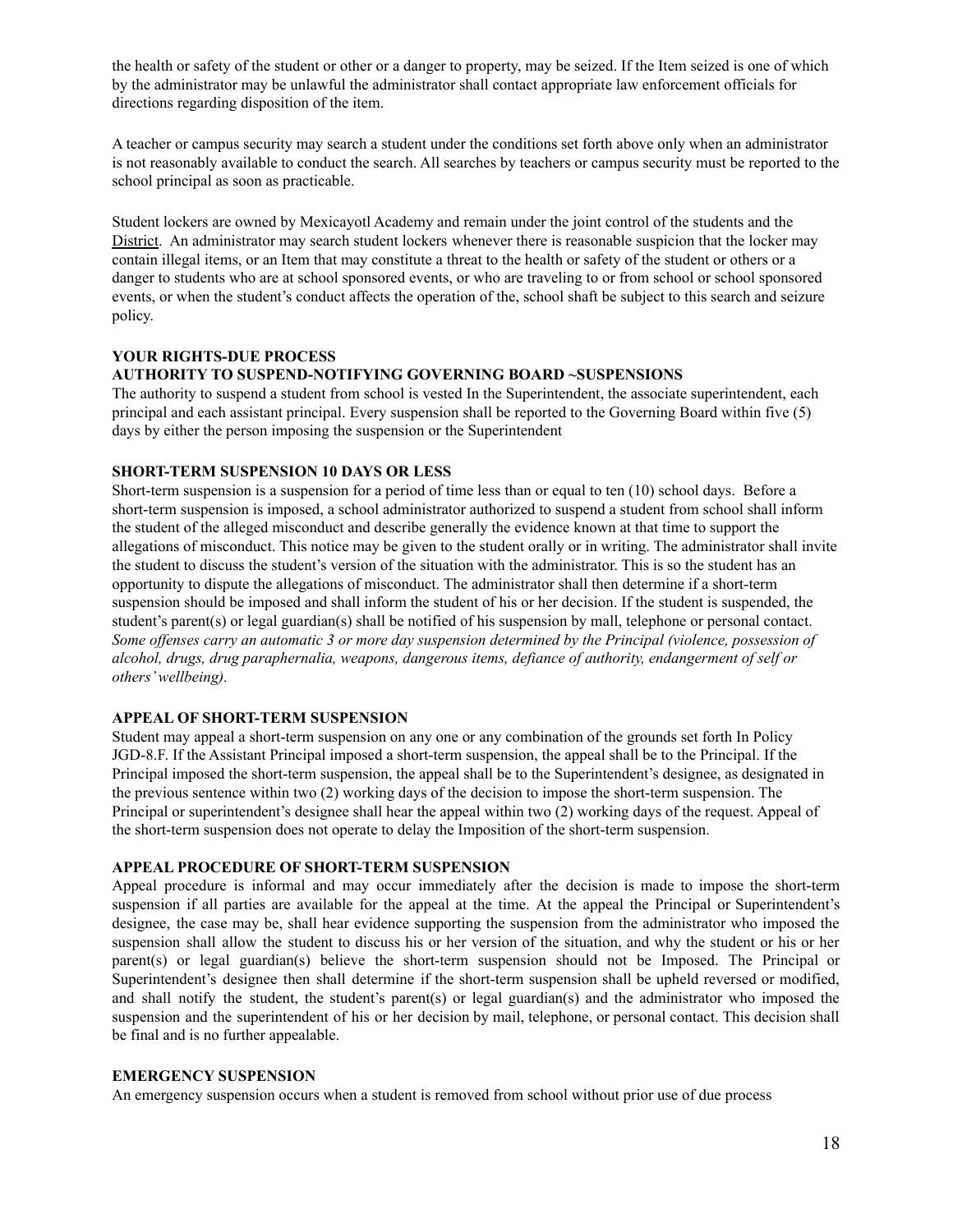procedures. An emergency suspension is allowed if the student's continued presence in school poses a danger to person or property or an ongoing threat of disruption to the academic process. The due process procedures for a short-term suspension must be provided to the student as soon as practicable following the student's removal from school pursuant to an emergency suspension. The student's parent(s) or legal guardian(s) should be notified of the suspension as soon as reasonably possible.

#### **LONG-TERM SUSPENSION: 11 DAYS OR MORE**

A long-term suspension is a suspension that exceeds ten (10) school days in duration and may extend through the balance of the school year. If a long-term suspension is imposed in the second semester of the school year, the long-term suspension may extend through the first semester of the following school year. If a student in his or her final semester before graduation receives a long-term suspension, that student will not be allowed to graduate until an additional semester of course work is completed.

#### **DECISION TO HOLD LONG-TERM SUSPENSION HEARING**

If a school administrator believes that a long-term suspension may be warranted as a result of alleged misconduct of a student, the administrator, or his or her designee, shall schedule a long-term suspension hearing and shall give notice of the hearing to the student's parent(s) or legal guardian(s), as described In Notice of Long-Term Suspension. The Governing Board or its designee, shall specify the hearing officer for the long-term suspension hearing.

#### **YOUR RIGHTS-DUE PROCESS**

#### **NOTICE OF LONG-TERM SUSPENSION HEARING**

If a long-term suspension hearing is scheduled, a school administrator will mail or deliver, or cause to be mailed or deliver, notice of the hearing to the student's parent(s) or legal guardian(s), at least five (5) working days prior to the hearing. The notice shall contain:

- 1. The time, date and place of the hearing;
- 2. The name of the hearing officer
- 3. The description of the alleged misconduct, the standards of student conduct allegedly violated, and the proposed discipline;
- 4. A copy of this Policy and copy of A.R.S. 15-840 and 15-843. A

#### **LONG-TERM SUSPENSION HEARING**

The hearing shall be held at the time and place stated in the notice unless all Interested parties agree otherwise. The hearing officer shall conduct the hearing in accordance with the procedures set out in that section of this policy entitled "Central Hearing Procedures for Long Term Suspension and Expulsion Hearing."

#### **DECISION OF HEARING OFFICER**

At the conclusion of the hearing, the hearing officer shall determine whether discipline will be imposed, and, if deemed appropriate by the hearing officer, a long-term suspension may be imposed immediately. Written confirmation of the hearing officer's decision shall be mailed or delivered to the student's parent(s) or legal guardian(s) within two (2) school days after the hearing. A copy of the written decision shall be delivered or mailed to the Superintendent. If the decision is to impose a long-term suspension, the written decision shall contain:

- 1. Student name;
- 2. Describe the behavior that resulted in the long-term suspension;
- 3. State the beginning and ending dates of the suspension and the restrictions on the student's presence on campus and at school activities;
- 4. Inform the student that an appeal is available pursuant to that section of this policy "Appeal of Long-Term Suspension"

#### **APPEAL LONG-TERM SUSPENSION**

Except in those cases where the Governing Board functions in the first Instance as the hearing officer, the hearing officer's decision following a long-term suspension hearing may be appealed to the Governing Board. The appeal may be based on any one or any combination of the following grounds:

1. There was not substantial compliance with the Policy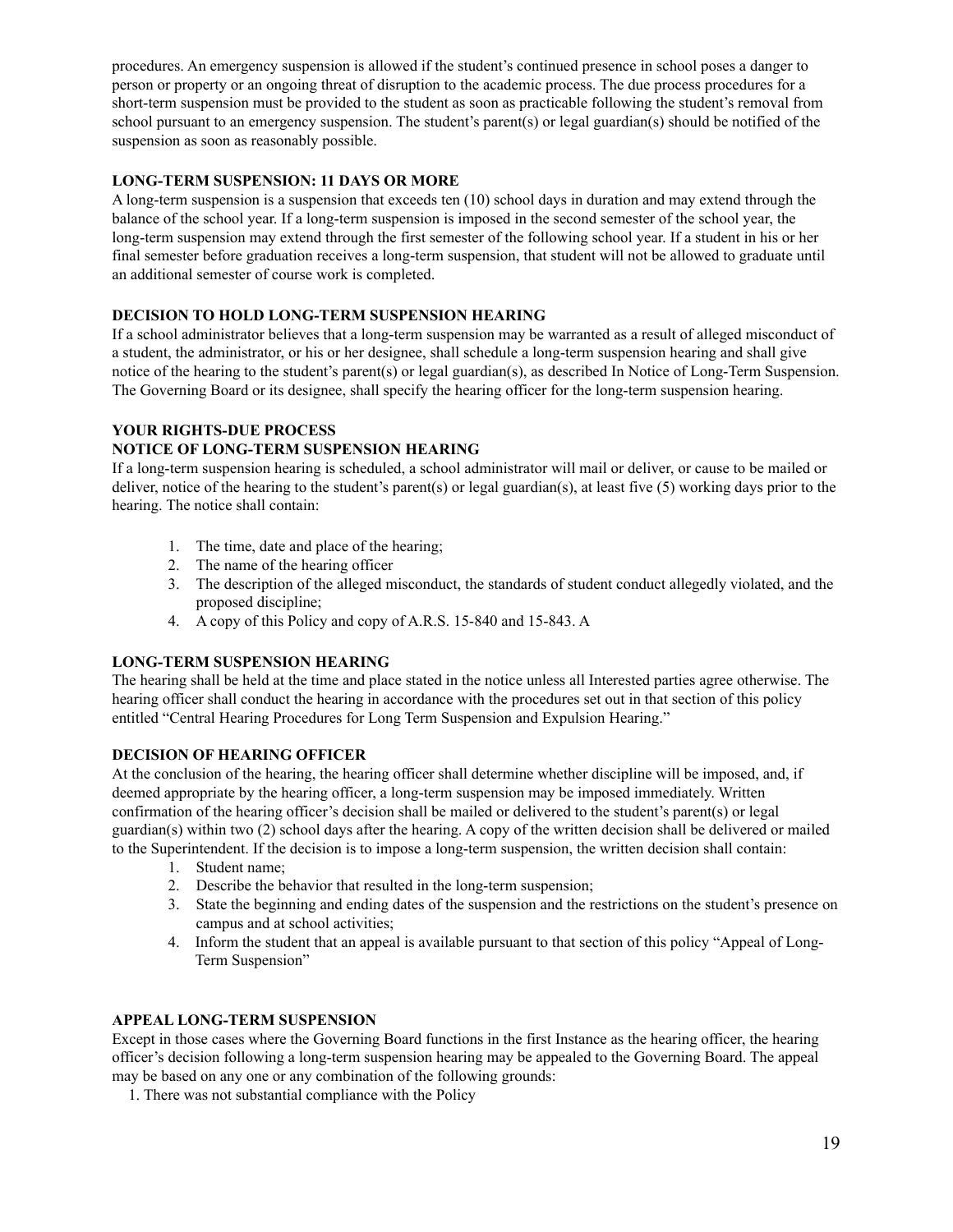- 2. The student's legal rights, including the right to receive due process of law, were violated by the hearing or the hearing officer's decision; or
- 3. The discipline imposed by the hearing officer was unreasonable considering the circumstances present

To appeal, the student's parent(s) or legal guardian(s) must deliver a letter to the Superintendent within five (5) working days after receiving notice of the hearing officer's decision imposing a long-term suspension. The letter must describe in detail all objections to the hearing or the decision rendered at the hearing. The appeal shall be heard at a Governing Board meeting held not less than three (3) nor more than twenty-five (25) days after receipt by the Superintendent of the request for the appeal The student's parent(s) or legal guardian(s) shall be given no less than two (2) day's notice of the date, time and place of the Governing Board meeting when the appeal will be heard.

If the Governing Board determines that the student was not afforded his other due process rights or that this Policy was not allowed in all substantial respects, the student shall be given another hearing. If the Governing Board determines that the discipline imposed was unreasonable considering the circumstances present, the Governing Board may, as it deems appropriate, modify the hearing officer's decision by imposing less serious discipline.

The appeal will be heard in executive session unless the student's parent(s) or legal guardian(s) shall present the reasons why they believe a new hearing should be granted or why the hearing officer's decision should be modified. No additional evidence will be received during the appeal unless the Governing Board determines such action to be necessary. The Governing Board's decision is final.

Long-term suspension imposed by a hearing officer shall remain in effect unless and until modified by the Governing board. Appeal of the hearing officer's decision by the student's parent(s) or legal guardian(s) does not operate to delay the position of the long-term suspension.

#### **OUR RIGHTS - DUE PROCESS PROCEDURE FOR, SUSPENSION AND EXPULSION OF HANDICAPPED STUDENT**

Students should expect generally to be disciplined pursuant to the same standards of conduct and due process procedures. Handicapped students, however, as defined by Public Law 94-192(20 U.S.C.A. 1401, at seq.) have special ads and a different legal status than non-handicapped students. Handicapped students may be suspended for more than ten (10) days, or may be expelled, only when their conduct that otherwise warrants long-term suspension or expulsion is not caused by, or does not have a direct and substantial relationship to, the student's handicap (hereinafter need to as 'handicap-related"). A separate process therefore has been developed to determine whether or not the student's conduct is handicap-related. (See policy JGO-1 7).

#### **EXPULSION**

#### **DEFINITION OF EXPULSION-AUTHORITY T0 EXPEL**

Expulsion is the permanent withdrawal of the privilege of attending school in this District unless the Governing Board takes this privilege. The authority to expel a student rests exclusively with the Governing Board.

#### **NOTIFICATION TO GOVERNING BOARD-INITIAL EXECUTIVE SESSION TO DETERMINE WHETHER TO APPOINT A HEARING OFFICER AND WHETHER TO HOLD EXECUTIVE SESSION**

The Governing Board will be notified of all recommendations for expulsion. The Governing Board will then meet in executive session to decide whether to hold a hearing or to designate a hearing officer to hold a hearing to hear evidence, prepare a record and bring a recommendation to the Governing Board for action. The Governing Board shall also determine whether the expulsion hearing will be held in executive session.

A recommendation for expulsion may occur before, after, or in conjunction with a long-term suspension hearing, if one is to be held.

#### **NOTICE OF EXPULSION HEARING**

If the Governing Board determines that an expulsion hearing will be held either before the Governing Board or a heaving officer, it will mail or deliver, or cause to be mailed or delivered, notice of the hearing to the student's parent(s) or legal guardian(s) at least five (5) working days before the hearing the notice shall contain: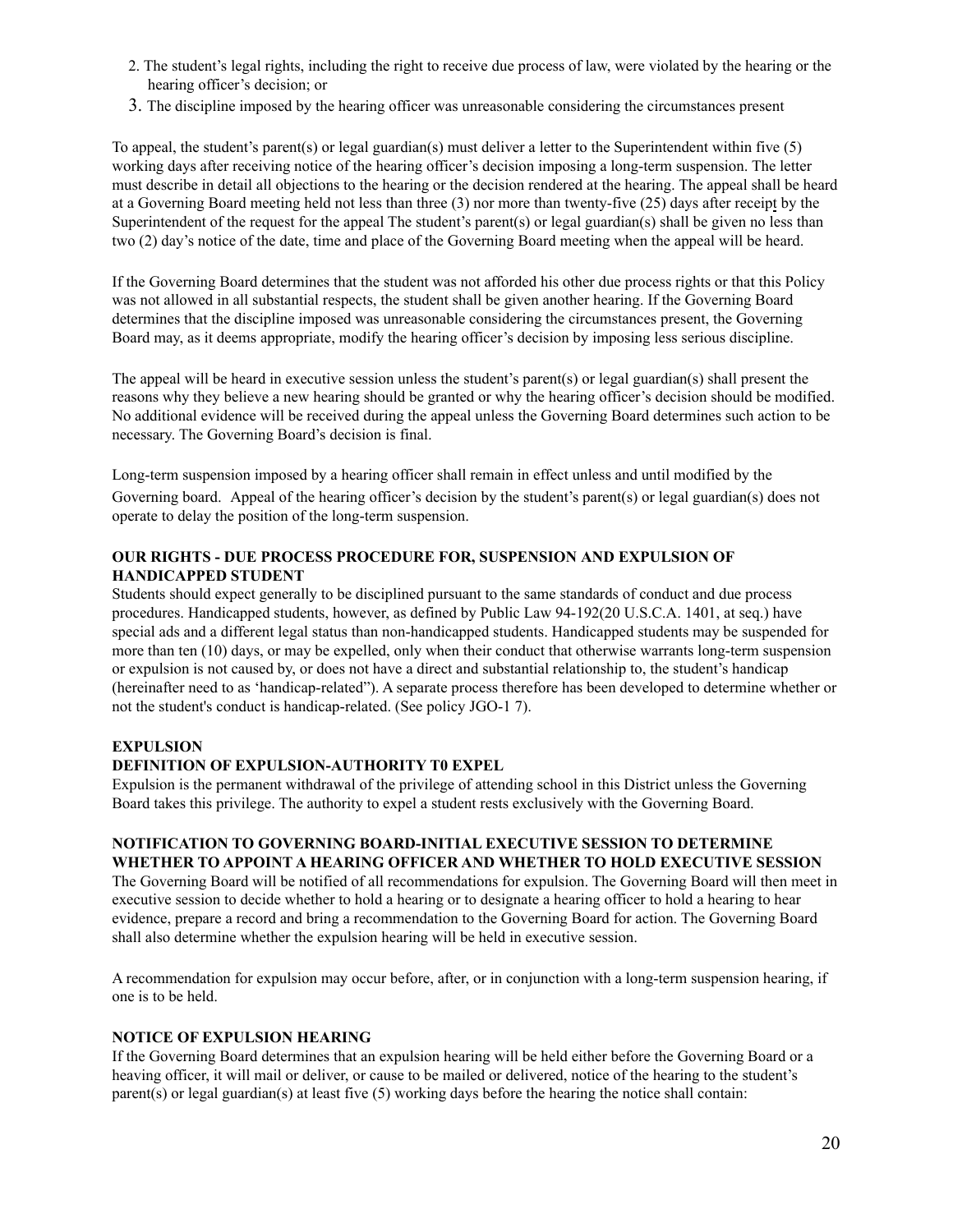- 1. The time, date and place of the hearing
- 2. The name of the hearing officer or a statement that the Governing Board will preside at the hearing;
- 3. A description of the alleged misconduct the standards of student conduct allegedly violated, and the proposed Discipline;
- 4. A copy of this Policy, and a copy of A.R.S. 15-840 and 15-843;
- 5. A statement that the student and his or her parent(s) or legal guardian(s) are entitled to various procedural rights as described in this policy
- 6. A statement that written notice must be given to the Superintendent at least 24 hours before the hearing if the student or his / her parent(s) or legal guardian(s) will have an attorney present;
- 7. A statement that if a hearing officer rather than the Governing Board presides at the expulsion hearing, the student's parent(s) or legal guardian(s) may appeal to the Governing Board any recommendation for expulsion or other discipline made by the hearing officer.

#### **THE HEARING**

The hearing shall be held at the time and place stated in the notice unless all interested parties agree otherwise. The hearing officer or Governing Board, whichever is applicable, shall conduct the hearing in accordance with the procedures set out in JGD-7.

#### **RECOMMENDATION OF HEARING OFFICER**

If the expulsion hearing is before a hearing officer rather than the Governing Board, the hearing officer shall prepare a record of the hearing and recommendation concerning whether the student should be expelled the record of the hearing and the recommendation shall be forwarded to the Governing Board. The student's parent(s) or legal guardian(s) shall be notified of the recommendation and shall be informed that they may appeal to the Governing Board the recommendation made by the hearing officer.

#### **YOUR RIGHTS-DUE PROCESS**

#### **DECISION OF GOVERNING BOARD - APPEAL OF HEARING OFFICER'S RECOMMENDATION**

Neither less than three (3) nor more than twenty-five (25) days after receipt of the hearing officer's recommendation a Governing Board meeting shall be scheduled to consider the recommendation. The student's parent(s) or legal guardian(s) shall be given not less than two (2) days' notice of this Governing Board hearing. The Governing Board meeting shall be in executive session unless an open session is requested by the student's parent(s) in accordance with – A.R.S. 15-823

At the meeting, the Governing Board shall:

- 1. Review the recommendation of the hearing officer
- 2. Review such portions of the record of the hearing as deemed necessary by the Governing Board to enable it to render a decision
- 3. Hear any appeal made by the student's parent(s) or legal guardian(s) concerning the recommendation of the hearing and
- 4. Decide whether the student should be expelled or otherwise disciplined.

#### **HEARING CONDUCTED BY GOVERNING BOARD - DECISION CONCERNING EXPULSION**

In lieu of using a hearing officer, the Governing Board may preside at the expulsion hearing. In such cases, the Governing Board shall render its decision either at the conclusion of the hearing or no more than three (3) days thereafter.

#### **NOTICE OF DECISION TO EXPEL**

If the Governing Board's decision is to expel the student, the Superintendent shall notify the student's parent(s) or legal guardian(s) of the Governing Board's decision. The notice shall:

- 1. Name the student
- 2. Inform the student that he or she has been expelled and
- 3. Inform the student that he or she may apply for readmission after one calendar year but that

readmission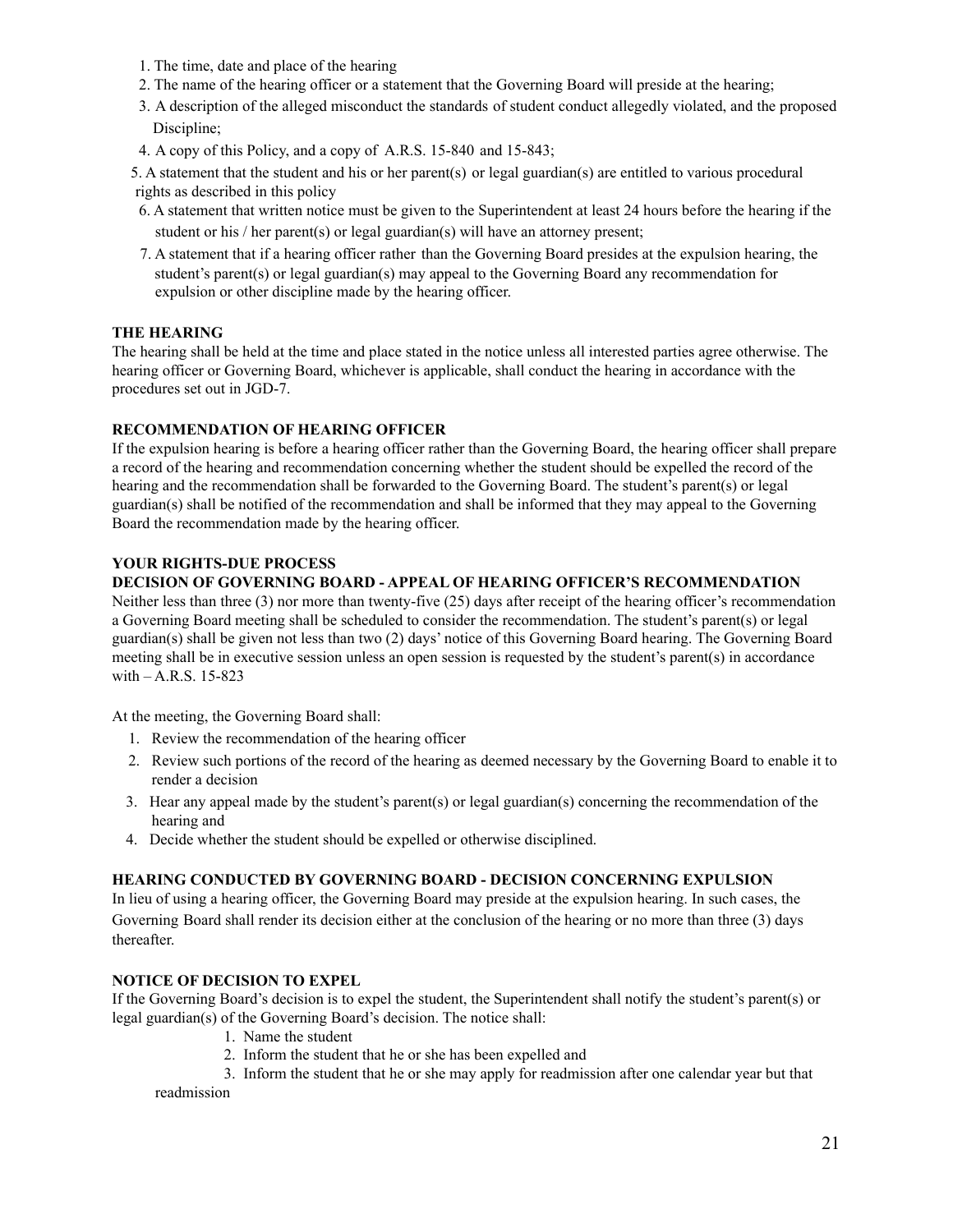is at the discretion of the Governing Board.

#### **APPLICATION FOR REENTRY FOLLOWING EXPULSION**

After the lapse of one (1) calendar year, a student who has been expelled may appeal for re-entry to school by making a written application to the Governing Board through the Superintendent. The student's application for re-admittance shall contain information indicating resolution of the problems that resulted in the expulsion. It is the prerogative of the Governing Board to grant or deny re-admittance or to stipulate appropriate conditions for re-admittance.

The Governing Board, in its discretion, may hold a hearing on any application for re-admittance to school. Re-admittance may occur only at the beginning of a grading period.